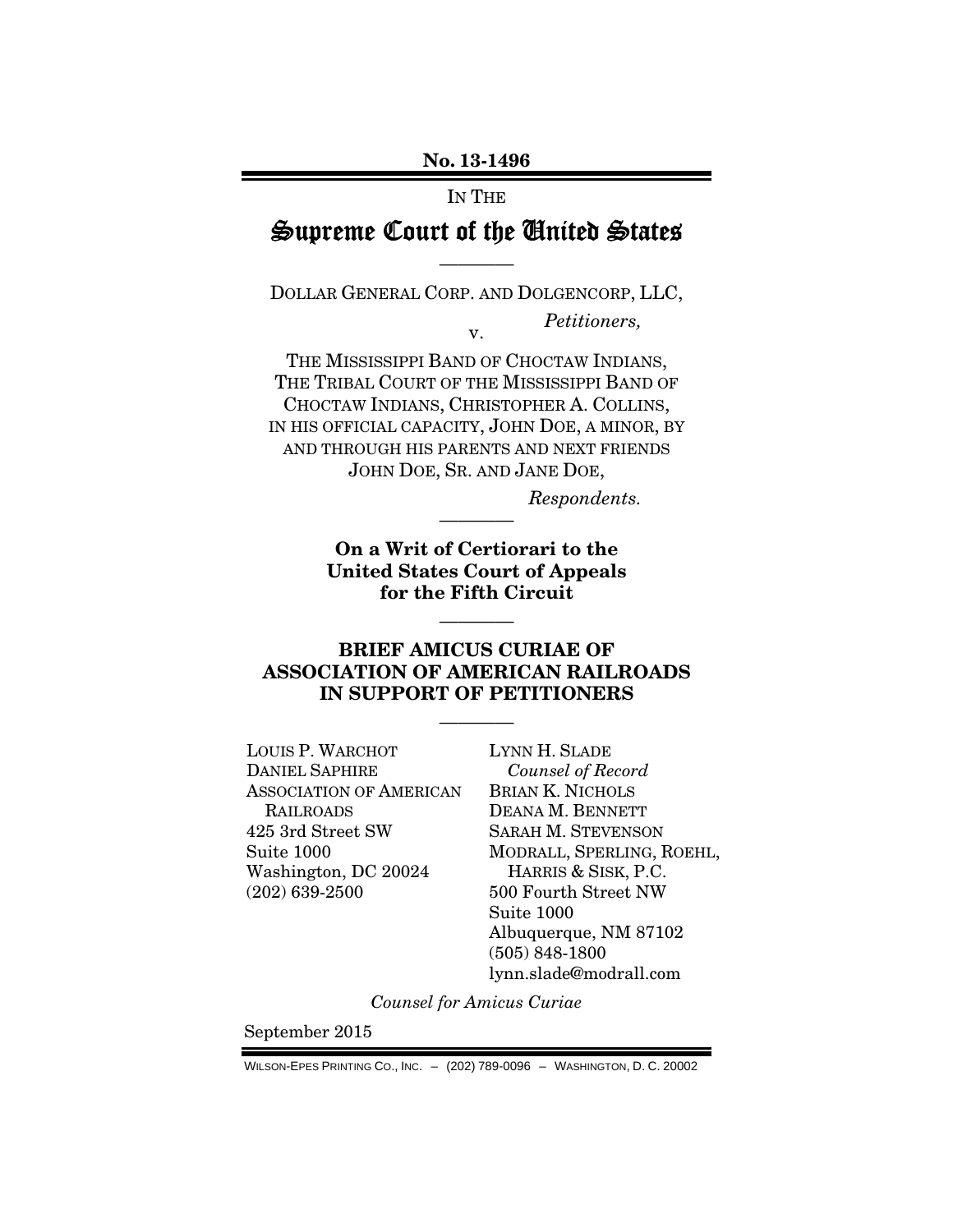# TABLE OF CONTENTS

| ۰, |
|----|
|----|

| TABLE OF AUTHORITIES                                                                                                                                                                                                  | iii          |
|-----------------------------------------------------------------------------------------------------------------------------------------------------------------------------------------------------------------------|--------------|
| INTEREST OF AMICUS CURIAE                                                                                                                                                                                             | $\mathbf{1}$ |
| SUMMARY OF ARGUMENT                                                                                                                                                                                                   | 5            |
|                                                                                                                                                                                                                       | 6            |
| THE COURT'S JURISPRUDENCE<br>$\mathbf{L}$<br>ESTABLISHES THAT<br>TRIBAL<br>COURTS LACK JURISDICTION OVER<br>NONMEMBERS ABSENT THEIR<br>CLEAR AND UNEQUIVOCAL                                                          |              |
| A. The Court's Development and<br>Application of the <i>Montana</i> Rule<br>Supports a More Definite Rule<br>Governing Tribal Civil Adjudicatory<br>Jurisdiction Over Nonmembers                                      | 8<br>9       |
| B. A Rule Requiring Clear and<br>Unequivocal Consent to Tribal Civil<br>Adjudicatory Jurisdiction over the<br>Subject Matter of the Claim Should<br>Be the Standard to Determine<br>Whether Montana's First Exception | 13           |
| C. Experience Under the Montana<br>Rule and Its Exceptions Counsels a<br>More Definite Rule Governing Tribal<br>Civil Adjudicatory Jurisdiction over                                                                  |              |
|                                                                                                                                                                                                                       | 16           |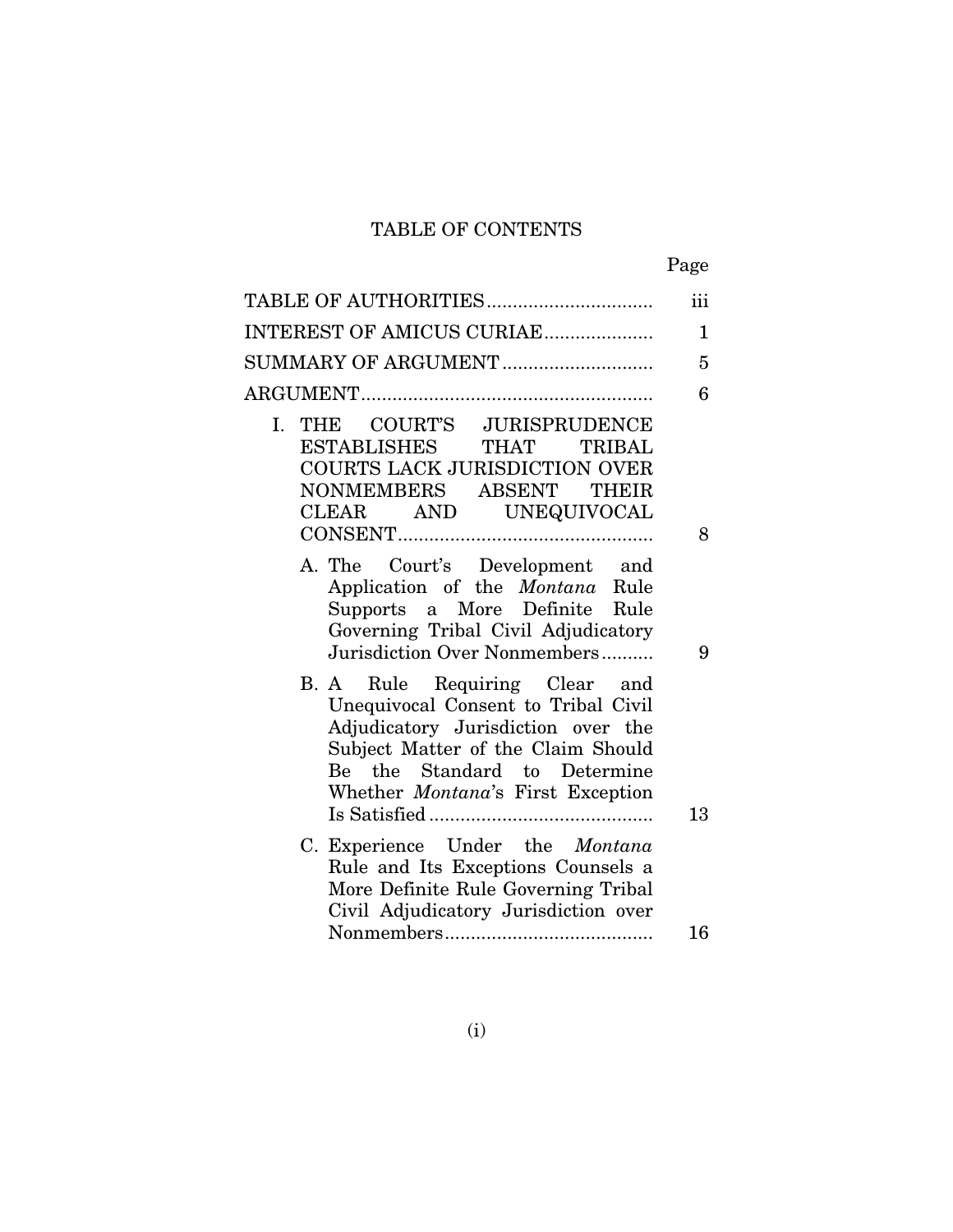# TABLE OF CONTENTS—Continued

| ۰, |
|----|
|----|

| 1. The Decision Below Exemplifies<br>Lower Courts' Misunderstanding<br>of the Montana Rule                                                                                      | 16       |
|---------------------------------------------------------------------------------------------------------------------------------------------------------------------------------|----------|
| 2. Other Lower Courts Similarly<br>Misapply <i>Montana</i> 's First                                                                                                             | 18       |
| 3. Failure to Heed This Court's<br>Decisions Regarding the Effect of<br>Land Status Further Complicates<br>Jurisdictional Determinations                                        | 20       |
| II. THE STATUS OF TRIBAL NATIONS IN<br>THE FEDERAL SYSTEM REINFORCES<br>NEED FOR CLEAR<br>THE<br><b>AND</b><br>UNEQUIVOCAL CONSENT TO TRIBAL<br>CIVIL ADJUDICATORY JURISDICTION |          |
| <b>OVER NONMEMBERS</b><br>III. AMERICA'S RAILROADS REFLECT<br>THE NEEDS OF INTERSTATE BUSI-<br>NESS FOR A CLEAR RULE                                                            | 23<br>29 |
|                                                                                                                                                                                 | 34       |

ii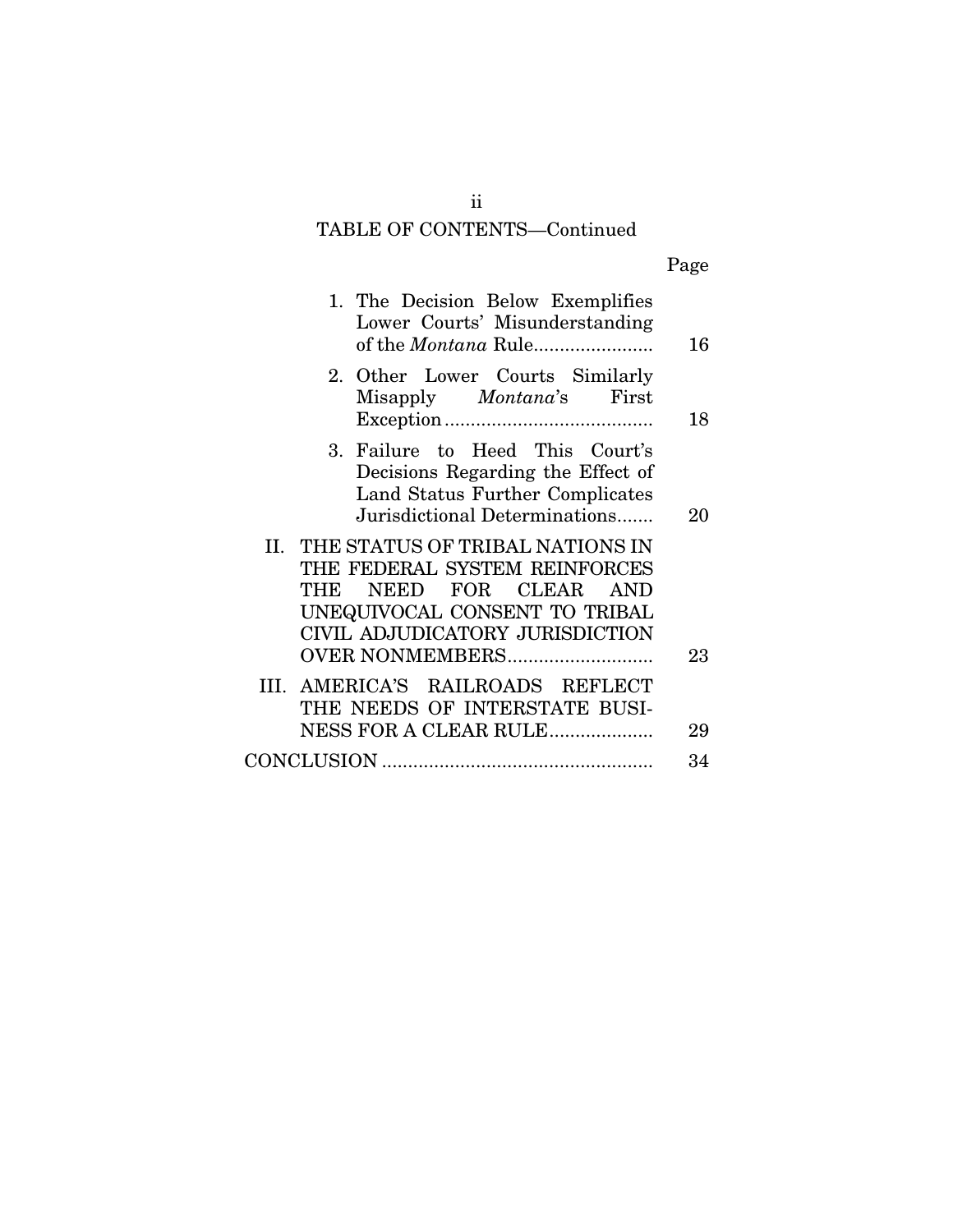# TABLE OF AUTHORITIES

| <b>CASES</b>                                                                                                                    | Page(s) |
|---------------------------------------------------------------------------------------------------------------------------------|---------|
| Anderson v. Duran,<br>70 F. Supp. 3d 1143 (N.D. Cal. 2014)                                                                      | 25      |
| Arizona Pub. Serv. Co. v. Aspaas,                                                                                               | 25      |
| $AT&T$ Corp. v. Coeur D'Alene Tribe,                                                                                            | 27      |
| Atkinson Trading Co. v. Shirley,                                                                                                |         |
| Attorney's Process & Investigation Servs.,<br>Inc. v. Sac & Fox Tribe of Miss. in Iowa,<br>401 F. Supp. 2d 952 (N.D. Iowa 2005) | 19      |
| Attorney's Process & Investigation Servs.,<br>Inc. v. Sac & Fox Tribe of Miss. in Iowa,                                         | 21      |
| Basil Cook Enters., Inc. v. St. Regis Mohawk<br>Tribe,<br>117 F.3d 61 (2nd Cir. 1997) 18, 19                                    |         |
| Bird v. Glacier Elec. Coop., Inc.,<br>255 F.3d 1136 (9th Cir. 2001)                                                             | 28      |
| Burlington N. R. R. Co. v. Estate of Red Wolf,                                                                                  | 26      |
| Burlington N. R. R. Co. v. Red Wolf,<br>106 F.3d 868 (9th Cir. 1997),                                                           | 26      |
| C & L Enters., Inc. v. Citizen Band<br>Potawatomi Indian Tribe of Okla.,                                                        | 14      |

iii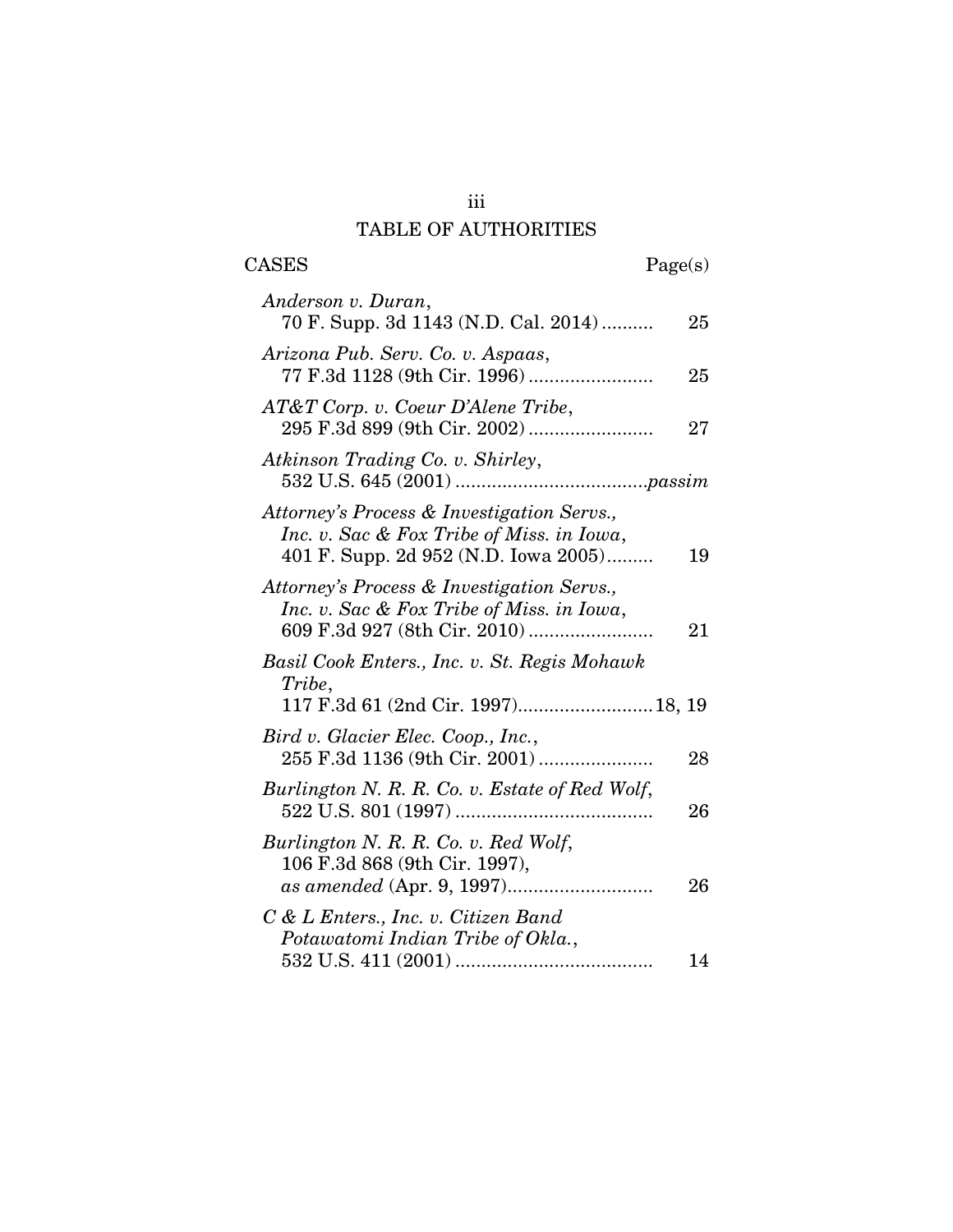# iv TABLE OF AUTHORITIES—Continued

| Cooper Indus., Inc. v. Leatherman Tool Grp.,                                                                                        |    |
|-------------------------------------------------------------------------------------------------------------------------------------|----|
| Inc.,                                                                                                                               | 1  |
| Coppe v. Sac & Fox Casino Healthcare Plan,<br>No. 14-2598-RDR, 2015 U.S. Dist. LEXIS<br>20992 (D. Kan. March 13, 2015)              | 32 |
| CSX Transp., Inc. v. Georgia State Bd. of<br>Equalization,                                                                          | 1  |
| Duro v. Reina,                                                                                                                      |    |
| El Paso Natural Gas. Co. v. Neztsosie,                                                                                              | 32 |
| EXC, Inc. v. Kayenta District Court,<br>2010 Navajo Sup. LEXIS 4 (Navajo Nation                                                     | 21 |
| EXC, Inc. v. Jensen,<br>588 Fed. App'x 720 (9th Cir. 2014)                                                                          | 21 |
| First Specialty Ins. Corp. v. Confederated<br>Tribes of the Grande Ronde Comm. of<br>Oregon,<br>No. 07-05-KI, 2007 U.S. Dist. LEXIS |    |
|                                                                                                                                     | 19 |
| Friberg v. Kan. City S. Ry. Co.,<br>267 F.3d 439 (5th Cir. 2001)                                                                    | 32 |
| Grand Canyon Skywalk Dev., LLC v. 'Sa'<br>$N$ yu Wa, Inc.,<br>715 F.3d 1196 (9th Cir. 2013)                                         | 25 |
| In re Batala,                                                                                                                       |    |
| 4 Am. Tribal Law 462 (Hopi App. Ct. 2003)                                                                                           | 28 |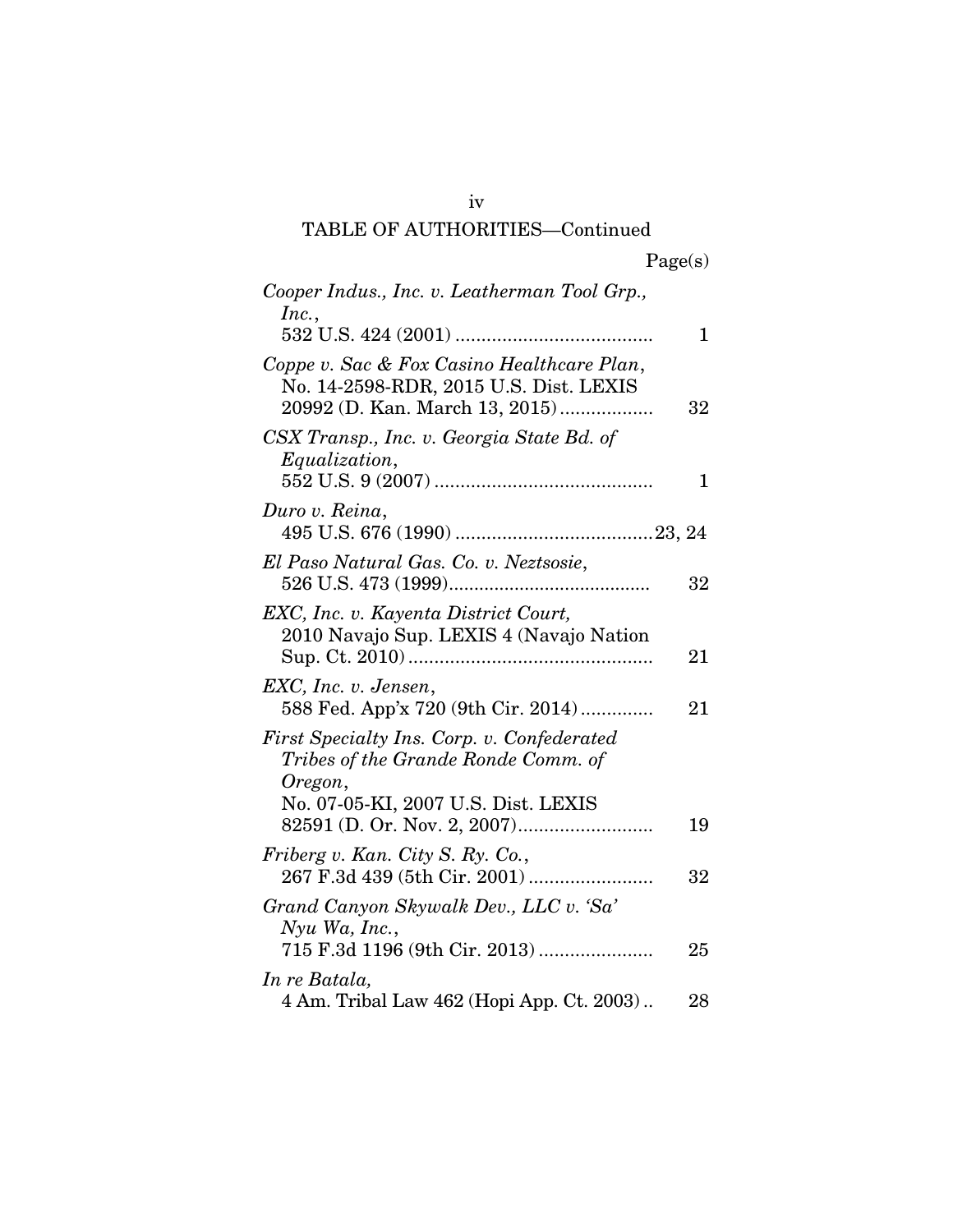# TABLE OF AUTHORITIES—Continued

| Johnson v. M'Intosh,<br>21 U.S. (8 Wheat.) 543 (1823)  9, 10, 11                      |
|---------------------------------------------------------------------------------------|
| MacArthur v. San Juan Cnty.,<br>497 F.3d 1057 (10th Cir. 2007) 22, 23                 |
| MacDonald v. Ellison,<br>No. SC-CV-44-96, 7 Navajo Reporter 429<br>32                 |
| Michigan v. Bay Mills Indian Cmty.,<br>572 U.S. ___, 134 S. Ct. 2024<br>14            |
| Miner Elec., Inc. v. Muscogee (Creek) Nation,<br>505 F.3d 1007 (10th Cir. 2007)<br>27 |
| Montana v. United States,                                                             |
| Nat'l Farmers Union Ins. Cos. v. Crow Tribe<br>of Indians,                            |
| Nevada v. Hicks,                                                                      |
| Norfolk S. Ry. v. Kirby,<br>1                                                         |
| Norfolk S. Ry. v. Shanklin,<br>1                                                      |
| Norfolk S. Ry. v. Sorrell,<br>1                                                       |
| Oliphant v. Suquamish Indian Tribe,                                                   |

v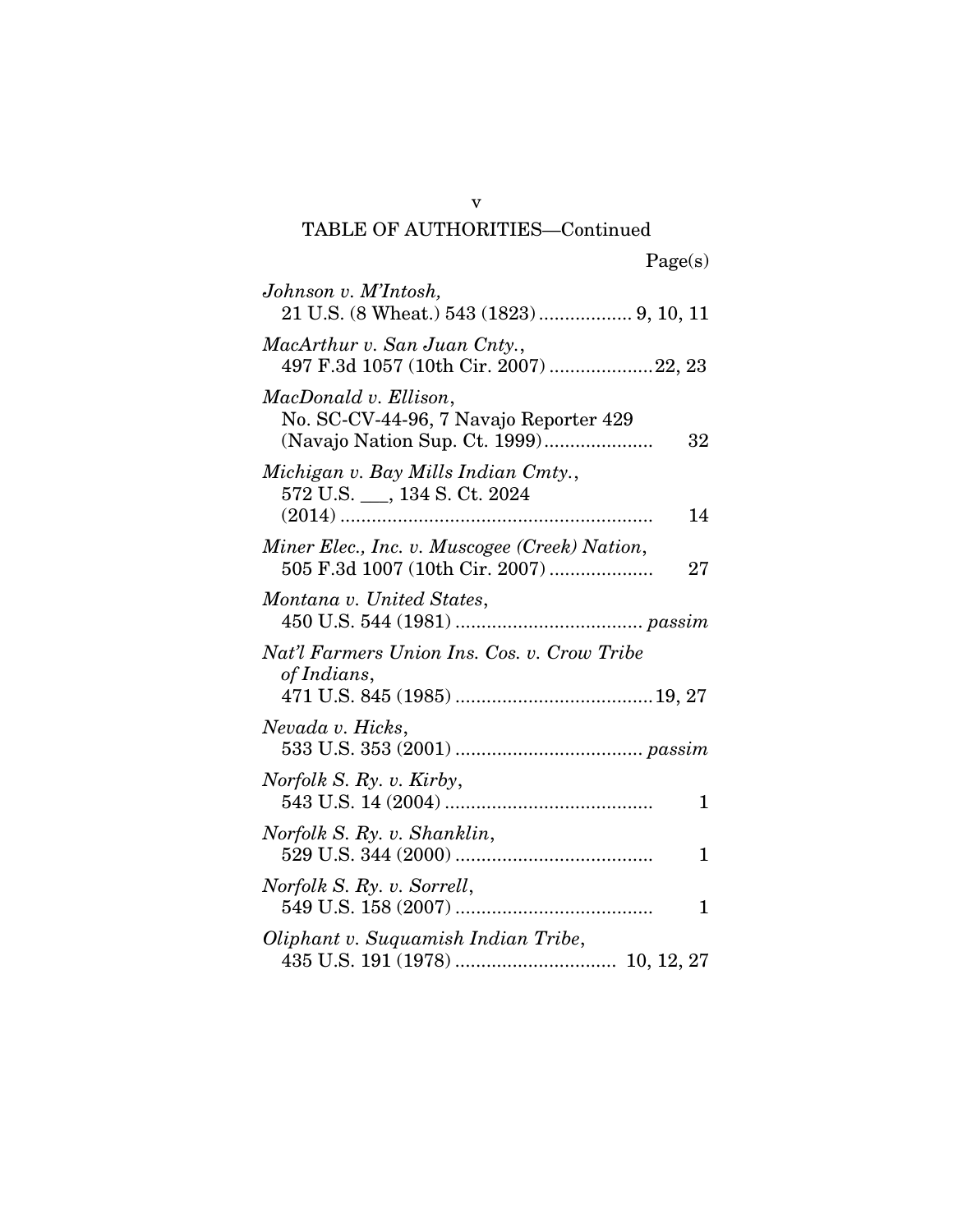# vi TABLE OF AUTHORITIES—Continued

| Plains Commerce Bank v. Long Family Land<br>$&$ Cattle Co.,                                                  |
|--------------------------------------------------------------------------------------------------------------|
| Santa Clara Pueblo v. Martinez,                                                                              |
| Simmonds v. Parks,<br>24                                                                                     |
| Southland Corp. v. Keating,<br>14                                                                            |
| Stolt-Nielsen S.A. v. AnimalFeeds Int'l Corp.,<br>14                                                         |
| Strate v. A-1 Contractors,                                                                                   |
| Thinn v. Navajo Generating Station, Salt<br>River Project,<br>No. SC-CV-25-06, slip op. (Navajo Nation<br>25 |
| United States v. Lara,<br>24                                                                                 |
| United States v. Wheeler,<br>9                                                                               |
| Vacco v. Harrah's Operating Co., Inc.,<br>661 F. Supp. 2d 186 (N.D.N.Y. 2009)<br>25                          |
| Water Wheel Camp Recreational Area v.<br>Larance,<br>642 F.3d 802 (9th Cir. 2011)  20, 21                    |
| Williams v. Lee,                                                                                             |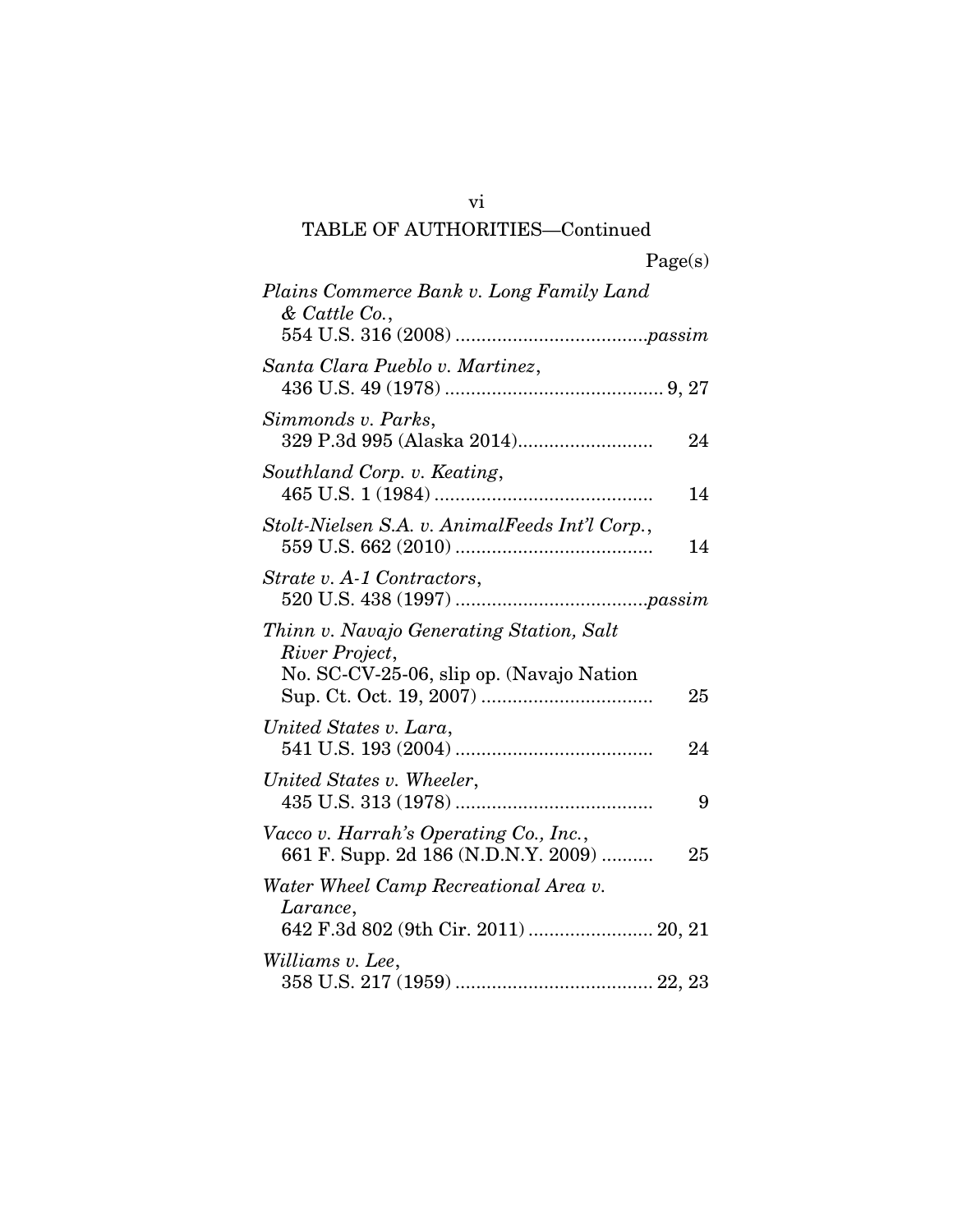| vii                                                                              |         |
|----------------------------------------------------------------------------------|---------|
| <b>TABLE OF AUTHORITIES-Continued</b>                                            |         |
|                                                                                  | Page(s) |
| Wilson v. Marchington,                                                           | 28      |
| Worcester v. Georgia,                                                            | 9       |
| CONSTITUTION                                                                     |         |
|                                                                                  | 28      |
| STATUTES, TREATIES, AND REGULATIONS                                              |         |
|                                                                                  | 4       |
|                                                                                  | 26      |
|                                                                                  | 26      |
| Act of July 1, 1862, ch. 120, §§ 1-20, 12 Stat.                                  | 30      |
| Act of July 2, 1864, ch. 216, §§ 1-22, 13 Stat.                                  | 30      |
| Act of March 2, 1899, ch. 374, § 1, 30 Stat.<br>990, as amended, 25 U.S.C. § 312 | 30      |
| <b>Federal Railroad Safety Act:</b>                                              |         |
|                                                                                  | 31      |
|                                                                                  | 31      |
|                                                                                  | 31      |
| General Right-of-Way Act of 1875, 18 Stat.<br>990, as amended, 43 U.S.C. § 934   | 30      |
| Indian Civil Rights Act, 25 U.S.C.                                               |         |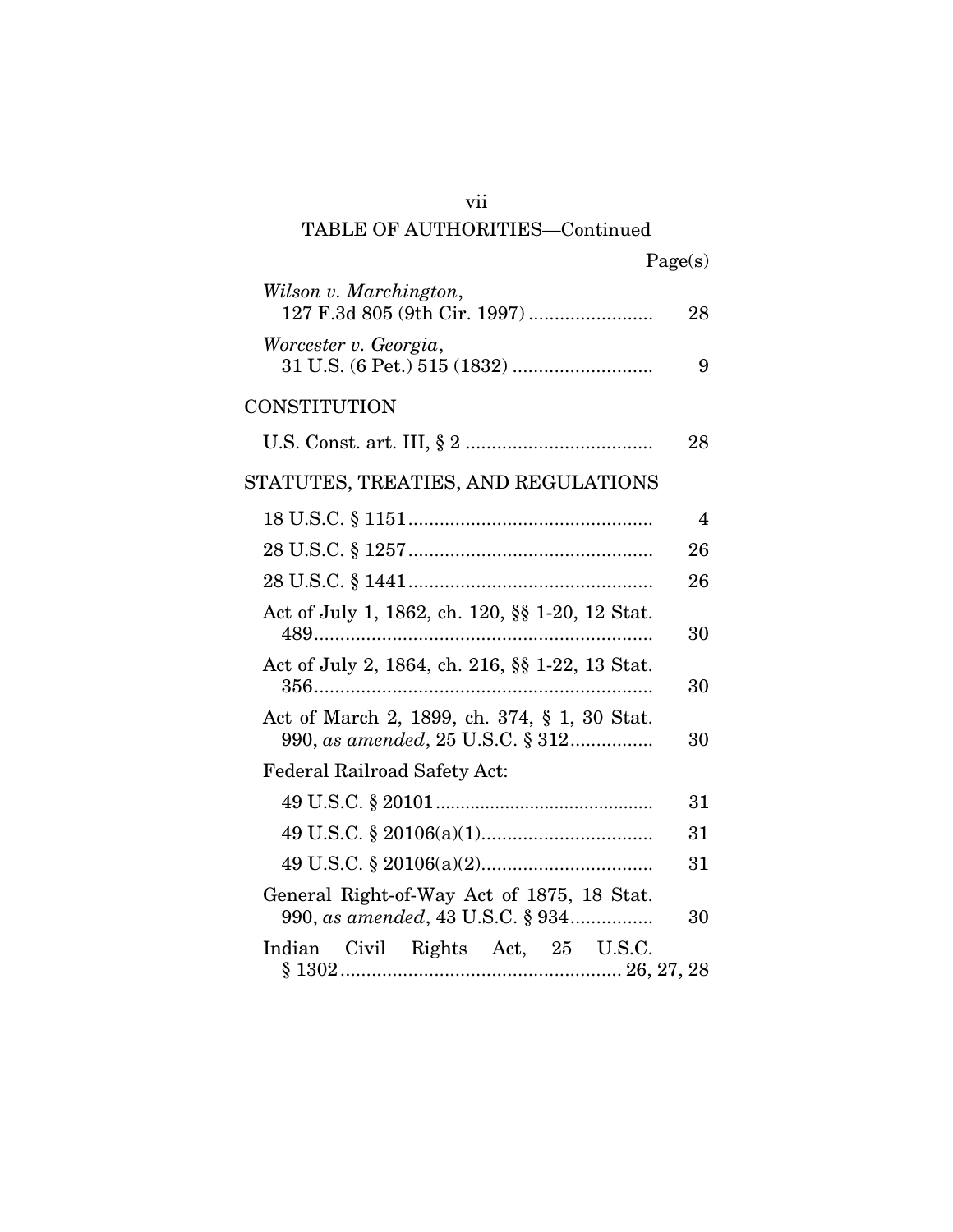# viii

# TABLE OF AUTHORITIES—Continued

|  | Page(s) |
|--|---------|
|  |         |

| Interstate Commerce Act, 24 Stat. 379, 49                                                                                                                                         | 31             |
|-----------------------------------------------------------------------------------------------------------------------------------------------------------------------------------|----------------|
| <b>Interstate Commerce Commission Termination</b><br>Act:                                                                                                                         |                |
|                                                                                                                                                                                   | 31             |
|                                                                                                                                                                                   | 31             |
| Treaty between the United States and Navajo<br>Tribe of Indians, 15 Stat. 667 (June 1,                                                                                            |                |
| Treaty between the United States and the<br>Confederated Tribes of the Umatilla Indian<br>Reservation, 12 Stat. 945 (June 9, 1855),                                               |                |
|                                                                                                                                                                                   | 30             |
|                                                                                                                                                                                   | 3              |
| OTHER AUTHORITIES                                                                                                                                                                 |                |
| 80 Fed. Reg. 1942 (Jan. 14, 2015)                                                                                                                                                 | $\overline{2}$ |
| Angela R. Riley, Good (Native) Governance,<br>107 Colum. L. Rev. 1049 (2007)                                                                                                      | 27             |
| Brief for the United States as Amicus Curiae,<br>Dollar General Corporation v. Mississippi<br>Band of Choctaw Indians (May 12, 2015),                                             |                |
| Brief of Respondents Mississippi Band of<br>Choctaw Indians, <i>Dollar General Corporation</i><br>v. Mississippi Band of Choctaw Indians<br>$(Aug. 21, 2014), No. 13-1496 \ldots$ | 8              |
| U.S. Comm'n on Civil Rights, The Indian                                                                                                                                           | 28             |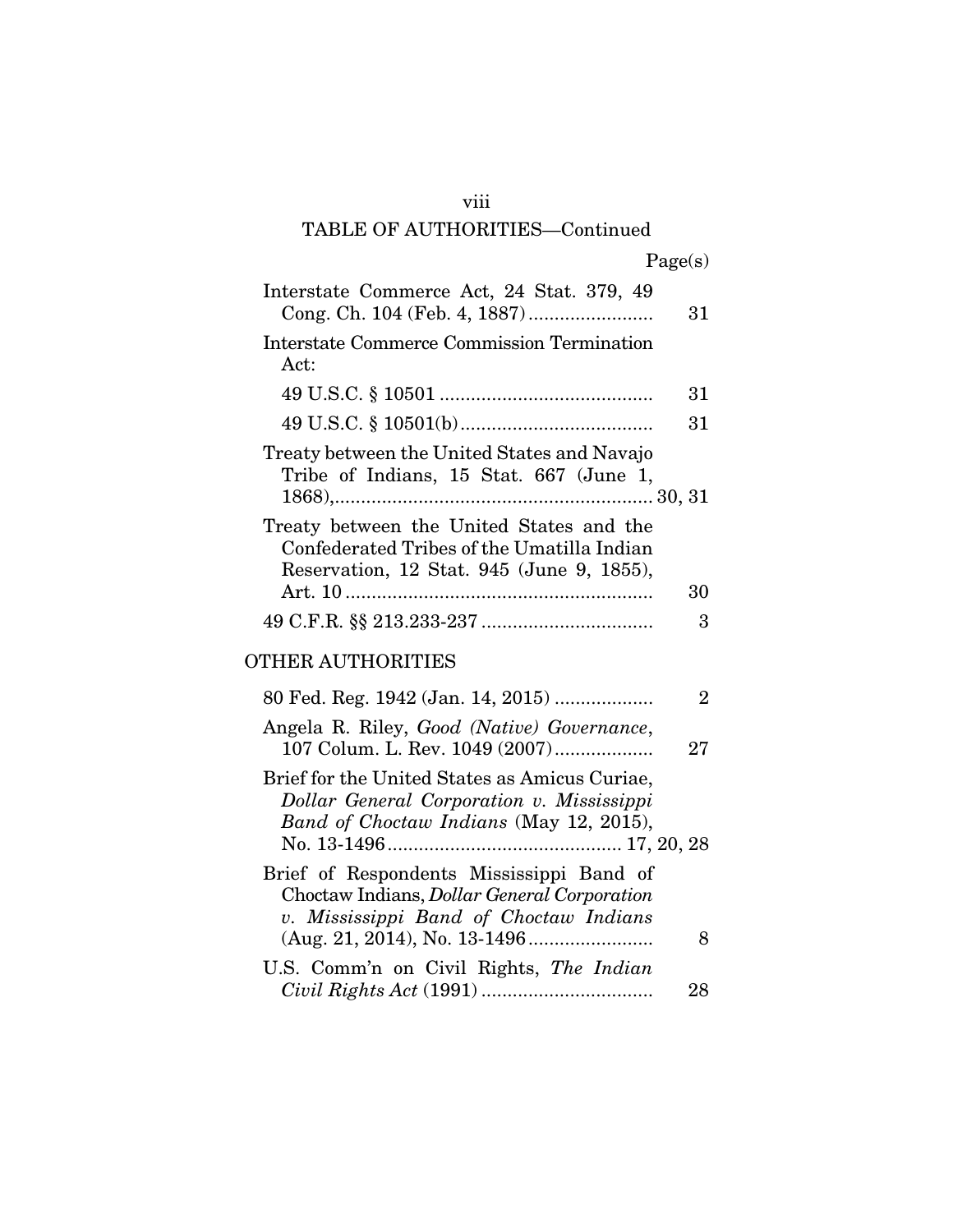#### INTEREST OF AMICUS CURIAE1

The Association of American Railroads (AAR) is a non-profit national trade association whose members include America's major railroads. AAR appears as amicus curiae because its members have a vital interest in ensuring that their property interests and activities within Indian reservations and across tribal lands are subject to clear and predictable rules governing tribal civil adjudicatory jurisdiction over nonmembers. AAR represents member railroads before courts, agencies, and the United States Congress on matters of common concern to its members, and has filed previous briefs amicus curiae before this Court.<sup>2</sup>

AAR's members include intercity passenger, commuter, and freight railroads. The freight railroad members operate 85 percent of the line-haul mileage, employ approximately 95 percent of the workers, and account for approximately 97 percent of the freight revenues of all railroads in the United States. addition, some AAR member railroads operate on

<sup>&</sup>lt;sup>1</sup> This brief was not authored in whole or in part by counsel for either party. No person or entity other than amicus curiae or its members has made a monetary contribution to the preparation or submission of this brief. Petitioners and Respondents have filed blanket consents to the filing of amicus curiae briefs in this case.

<sup>2</sup> *See, e.g.*, *Plains Commerce Bank v. Long Family Land & Cattle Co.*, 554 U.S. 316 (2008); *CSX Transp., Inc. v. Georgia State Bd. of Equalization*, 552 U.S. 9 (2007); *Norfolk S. Ry. v. Sorrell*, 549 U.S. 158 (2007); *Norfolk S. Ry. v. Kirby*, 543 U.S. 14 (2004); *Cooper Indus., Inc. v. Leatherman Tool Grp., Inc.*, 532 U.S. 424 (2001); *Atkinson Trading Co. v. Shirley*, 532 U.S. 645 (2001); *Norfolk S. Ry. v. Shanklin*, 529 U.S. 344 (2000).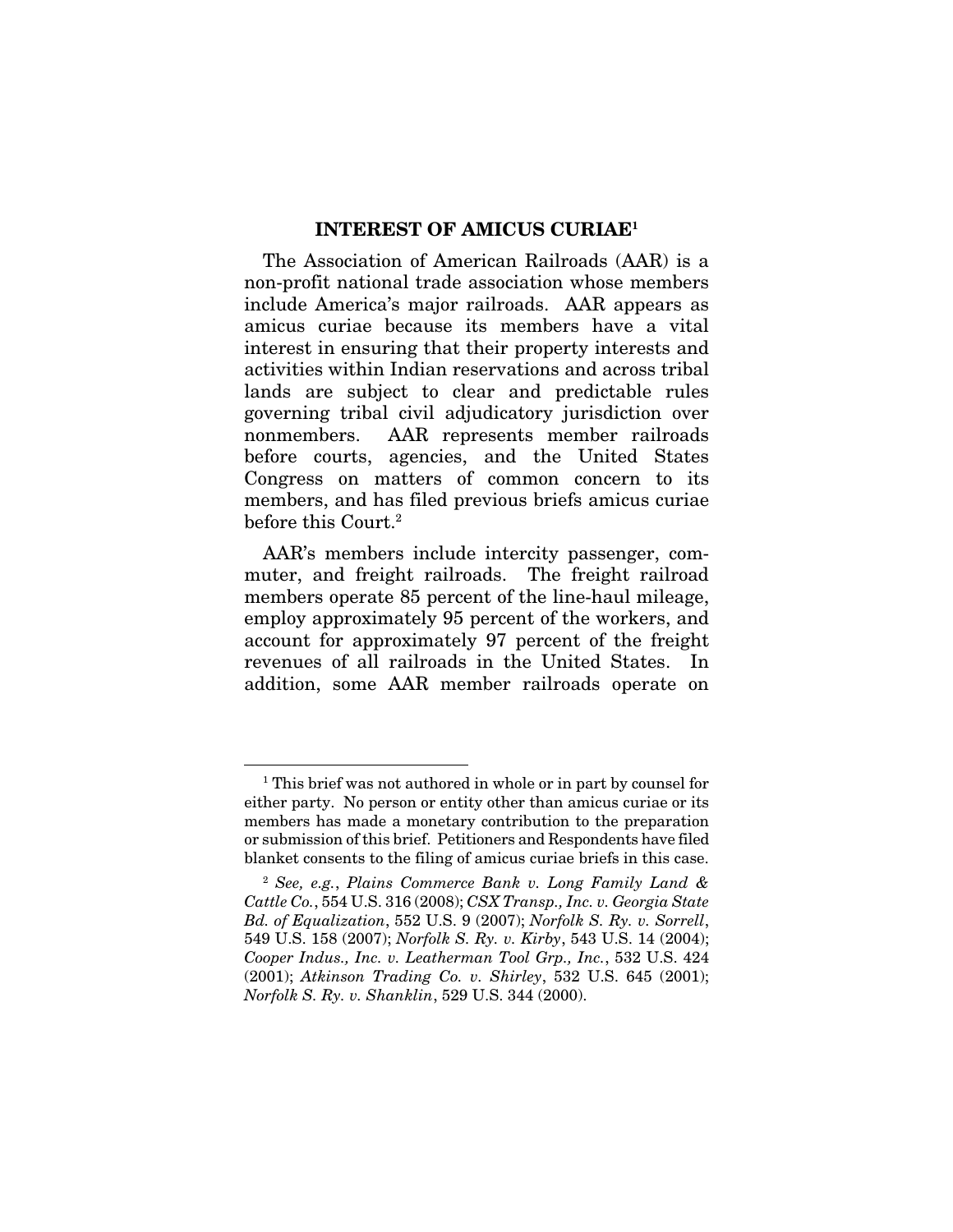longstanding rights-of-way that cross Indian reservations or tribal lands, and some lines also traverse areas located off reservations or tribal lands, but within areas over which tribal nations or groups may assert civil jurisdiction. For example, one AAR member railroad operates on rail lines crossing lands under the asserted jurisdiction of 25 different tribal nations, and another crosses lands under the asserted jurisdiction of 86 tribal nations.

AAR appears here recognizing its members' important and beneficial working relationships with many tribes. There are 566 federally recognized tribal nations in the United States,<sup>3</sup> and their legal and court systems vary widely. Some are highly structured, like the Navajo Nation, which has a multi-volume statutory code and a well-defined system of trial and appellate courts. Others are poorly financed and lack experienced personnel or identifiable law, with inadequate review in tribal appellate courts. For all tribal courts, there is simply no effective federal review of merits and civil rights issues. It is critical to AAR members—and, indeed, to all businesses in, or considering doing business in, areas potentially subject to tribal jurisdiction—to be able to determine efficiently which sovereign's courts have jurisdiction over their activities and the law that will be applied. The decision below, by concluding that agreements that do not provide clear and unequivocal consent supported tribal civil adjudicatory jurisdiction over a nonmember in an action seeking compensatory and punitive damages, injects further uncertainty into an already difficult jurisdictional calculus.

<sup>3</sup> *See* 80 Fed. Reg. 1942 (Jan. 14, 2015).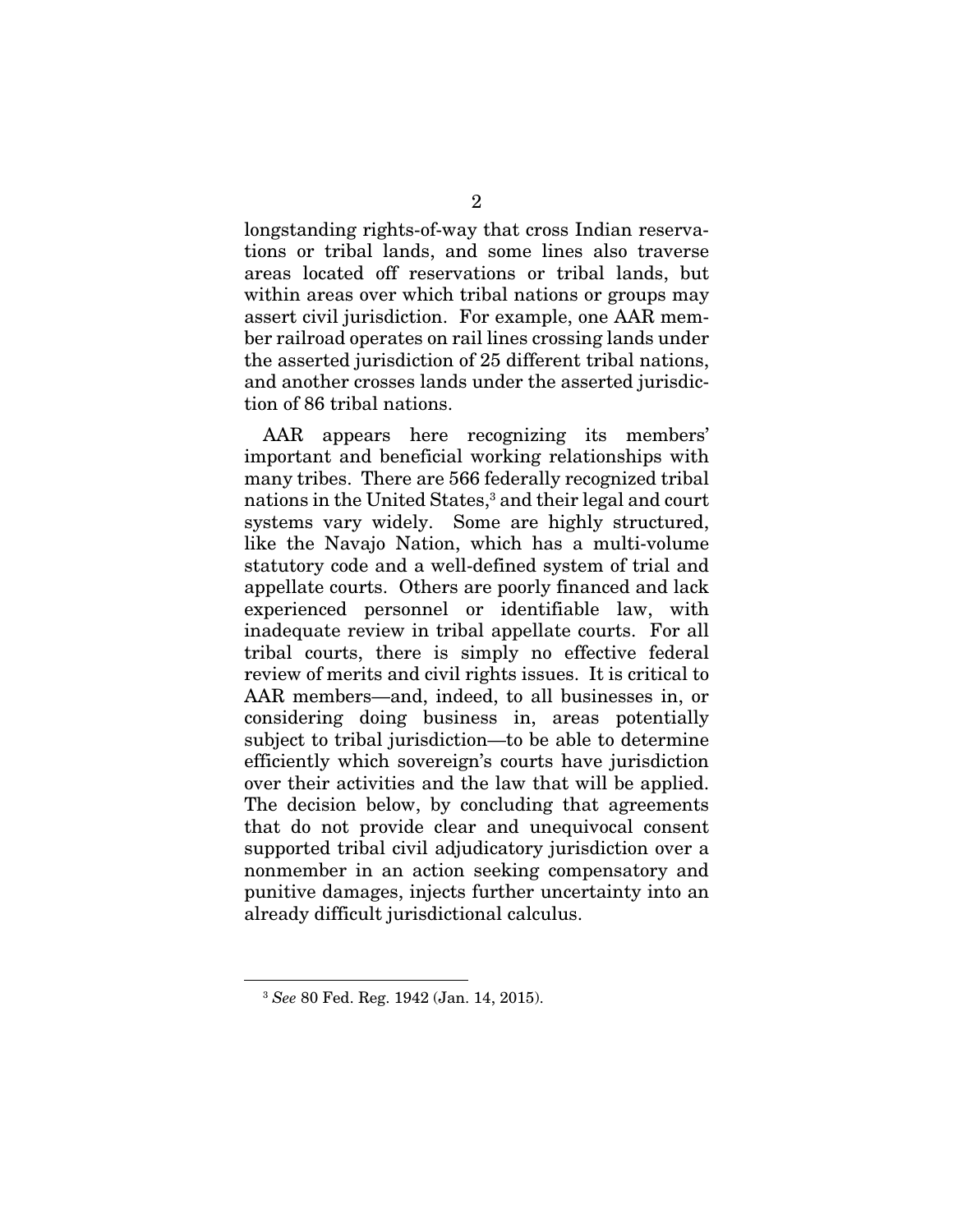Railroads have a particular need to voice their concerns about the decisions below. Retailers and other businesses generally have the freedom to choose whether to do business with tribes and their members. But railroads do not. Many railroads operate on rights-of-way through tribal lands, many of which are over a century old, and which cannot be abandoned without federal approval. In such circumstances, railroads' federal common carrier responsibilities essentially require them to interact with tribal nations to effectively operate their rail lines and to perform maintenance and other federally mandated activities. *See, e.g.*, 49 C.F.R. §§ 213.233-237. Accordingly, the situs of some railroads may leave little choice but to have a variety of agreements with tribal nations, tribal entities, and tribal members, ranging from easements or rights-of-way authorized under federal statutes, to maintenance, supply, or personnel-related agreements.

While the safest mode of surface transportation, rail operations, like all heavy industry, entail risk of injuries that may give rise to tort claims against rail operators. Congress has unambiguously insulated interstate railroads from certain state law based tort claims, but it has not directly addressed whether those protections apply to tribal law or in tribal courts. For these and other reasons, uncertainty as to whether tribal courts may have jurisdiction, or what laws and procedures may apply, is a persistent problem for AAR's member railroads. America's railroads highlight the need for brighter lines delineating the bounds of tribal court jurisdiction and the level of consent required to support tribal court jurisdiction.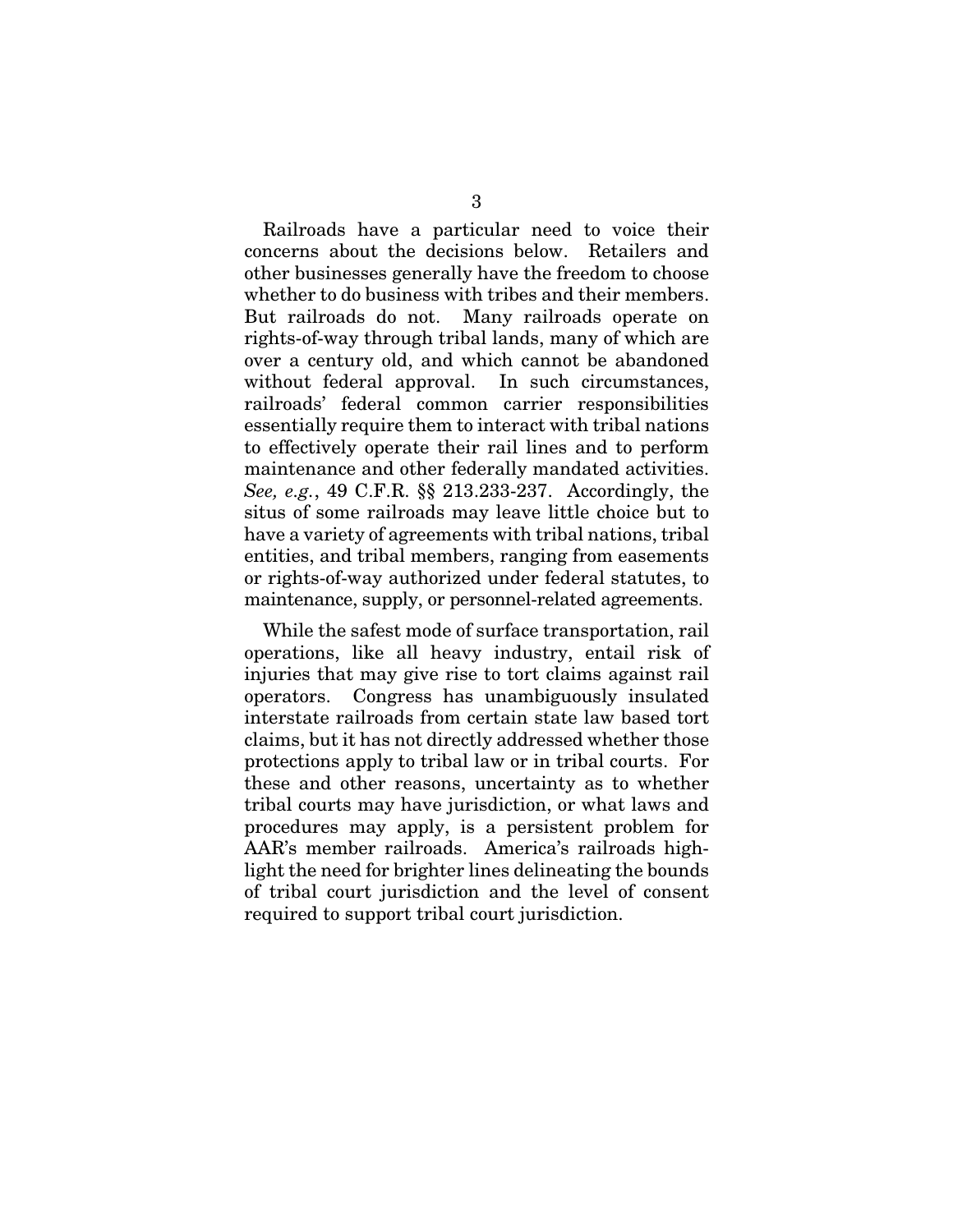While this Court's previous decisions define the scope of tribal jurisdiction in reasonable ways, lower court decisions, like that under review here, engender troubling uncertainty regarding the proper scope of tribal civil adjudicatory jurisdiction over nonmembers under *Montana v. United States*, 450 U.S. 544 (1981). Simply to determine the proper forum for tort and other litigation frequently requires extended, multiforum litigation. Jurisdictional uncertainty discourages business investment and economic development in reservation and non-reservation areas over which tribal nations may assert jurisdiction.<sup>4</sup> While this case concerns a tort action, tribal court jurisdiction in regulatory and contract cases, and the risk of potentially devastating injunctive relief, present comparable threats to nonmember business. Uncertainty about the geographic scope of tribal jurisdiction further counsels for clear guidelines regarding the nature of consent required to support tribal civil adjudicatory power over nonmembers. A single rule governing the conditions necessary to invoke tribal court jurisdiction over nonmembers in all civil cases would allow nonmembers, members, and tribal nations to fashion their conduct to support fairer and more predictable dispute resolution.

<sup>4</sup> Federal law defines "Indian country" for certain criminal jurisdictional purposes as "all land within the limits of any Indian reservation," including private lands and rights-of-way within those limits, "dependent Indian communities," and "all Indian allotments." 18 U.S.C. § 1151. The Court has declined to give this definition civil jurisdictional effect because "Section 1151 simply does not address an Indian tribe's inherent or retained sovereignty over nonmembers on non-Indian fee land." *Atkinson Trading Co. v. Shirley*, 532 U.S. 645, 653 n.5 (2001). Tribes may assert adjudicatory jurisdiction over broader categories of lands than those included in Section 1151.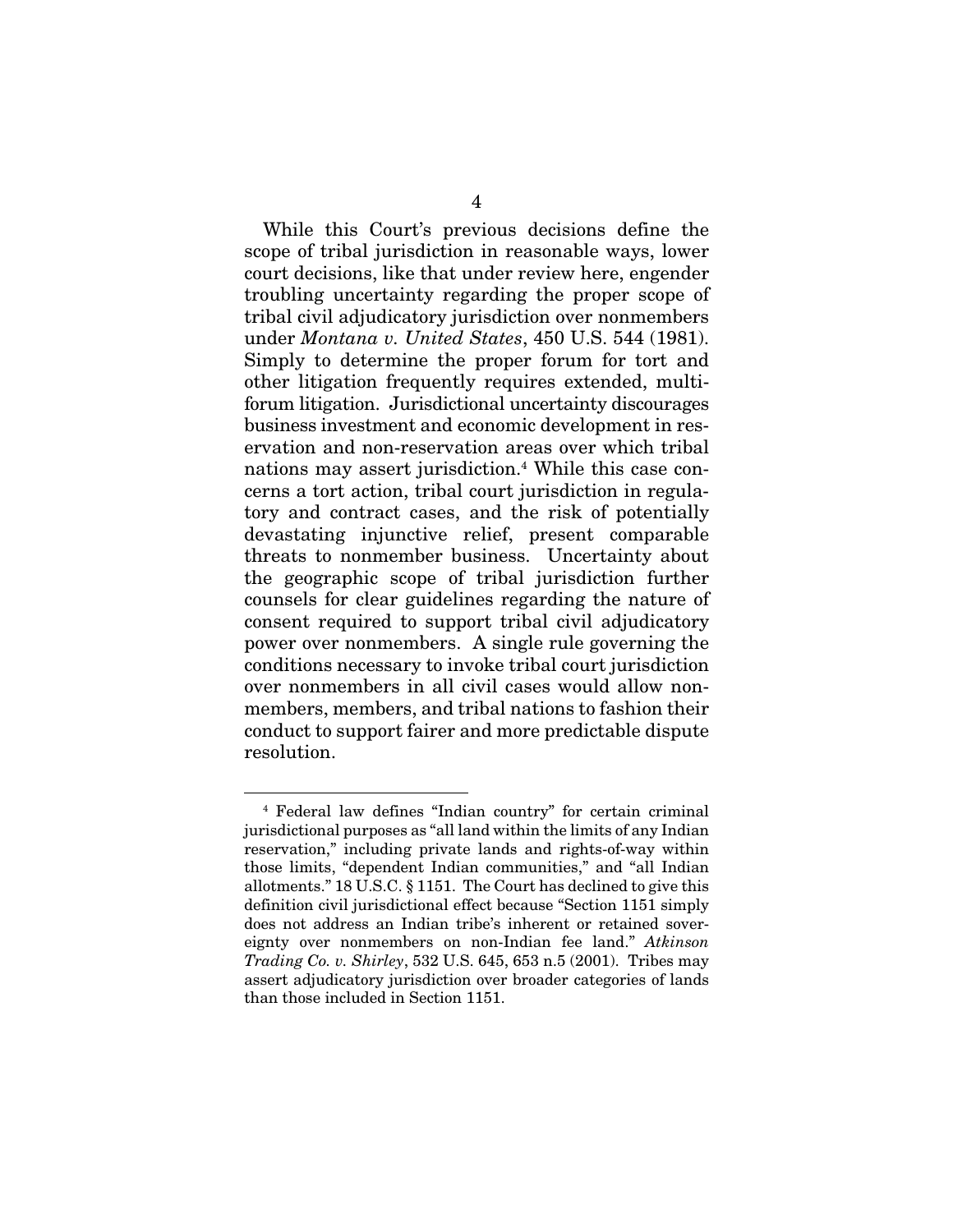#### SUMMARY OF ARGUMENT

The Court's Indian law jurisprudence establishes that tribal nations and tribal courts lack jurisdiction over nonmembers unless one of two limited exceptions applies. *See Montana v. United States*, 450 U.S. 544, 564-66 (1981). As the decision below evidences, lower courts persistently misapply this Court's opinions determining the appropriate forum for resolution of civil litigation, improperly expanding *Montana*'s consensual relationship exception to permit tribal court jurisdiction whenever a "consensual relationship" bears some "nexus" with the asserted jurisdiction. They frequently fail to require any indication of clearly expressed consent to such jurisdiction over the controversy at hand. This case affords the Court an opportunity to clarify the proper scope of tribal civil adjudicatory jurisdiction over nonmembers. A rule that clarifies and simplifies determining whether such jurisdiction exists will allow courts, nonmembers, and tribes and their members to predict confidently where disputes may be resolved.

AAR urges a rule that clear and unequivocal consent is required to demonstrate nonmember consent to tribal civil adjudicatory jurisdiction, not just over tort actions but in all civil actions against nonmembers. Absent such a showing, tribal courts should lack civil jurisdiction over nonmembers under *Montana*'s first exception. Such a rule is well-grounded in this Court's jurisprudence and would limit the risk of prejudice to nonmember litigants that may arise from unexpected and unconsented-to litigation in tribal courts. Clear consent is essential because the great variations in tribal courts and legal systems and the absence of federal review of federal questions arising from tribal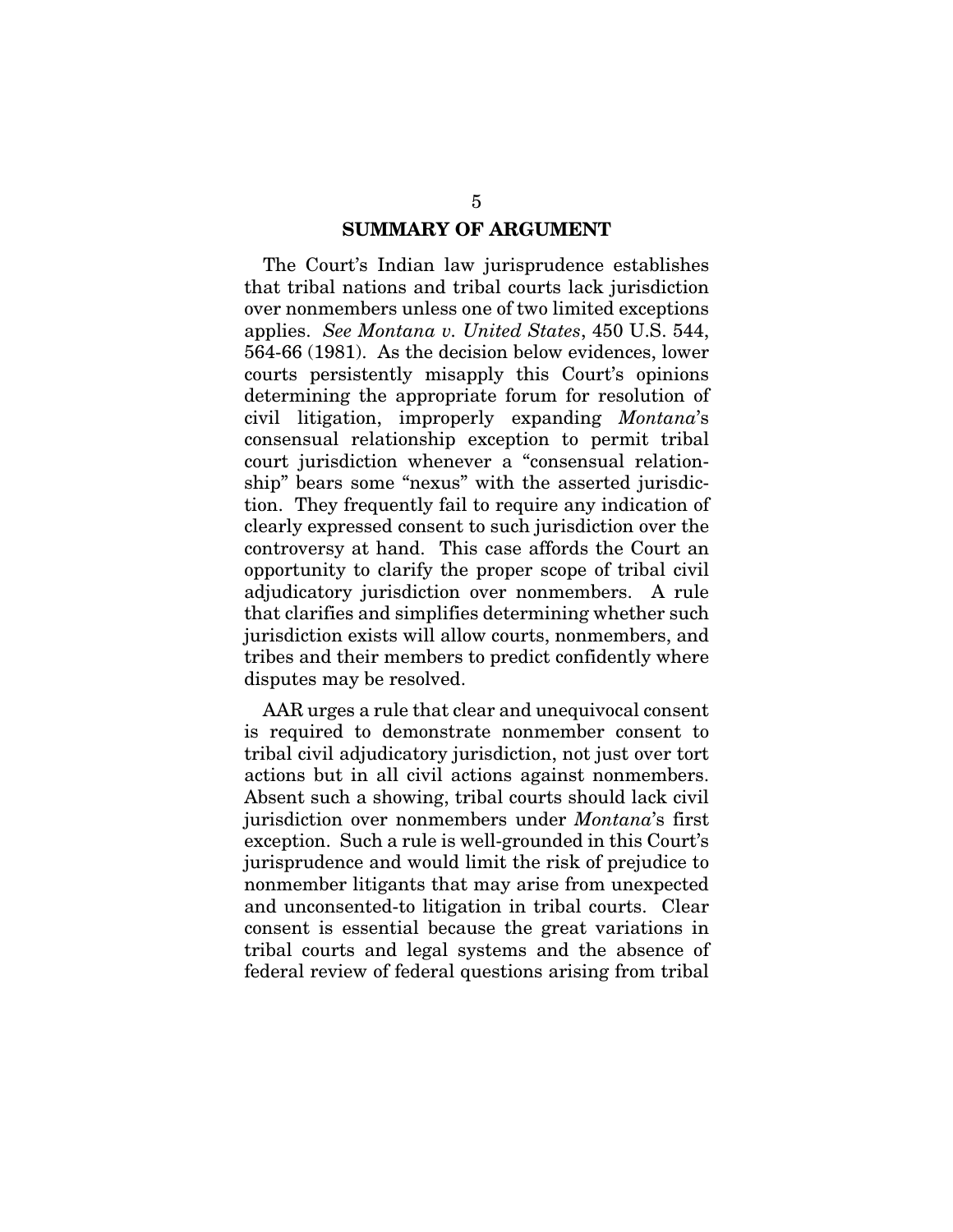court merits determinations, including from deprivations of federally protected civil rights, contradict fundamental precepts and jurisdictional allocations underlying dispute resolution in the federal system. The rule AAR proposes also will allow America's railroads and other businesses whose activities are charged with a federal purpose supporting a preemption of certain claims in federal or state court to prevent litigation in tribal court that may contravene Congress' intent to maintain uniform regulatory standards over litigation arising from their operations.

#### ARGUMENT

Dispute resolution in Indian country currently is fraught with uncertainty, leaving tribal nations, tribal members, nonmembers, the business community, and the lower courts without sufficient guidance or bright line rules to predict and determine efficiently tribal civil adjudicatory jurisdiction over nonmembers. The decision below, ruling that tribal court jurisdiction applies whenever a nonmember has any "consensual relationship" with a tribe or its members that is related to the tribal court action, improperly seeks to impose tribal court jurisdiction on a nonmember without regard to whether the nonmember has expressly consented to the court and law. This case affords the opportunity to clarify the nature of the consent required to support tribal civil adjudicatory jurisdiction under *Montana*'s first exception over claims against nonmembers.5

<sup>&</sup>lt;sup>5</sup> The Court has held that "a tribe's adjudicative jurisdiction does not exceed its legislative jurisdiction," *Strate v. A-1 Contractors*, 520 U.S. 438, 453 (1997), but it has not answered the question of whether tribal adjudicatory jurisdiction is equal to tribal legislative, or regulatory, jurisdiction over nonmembers.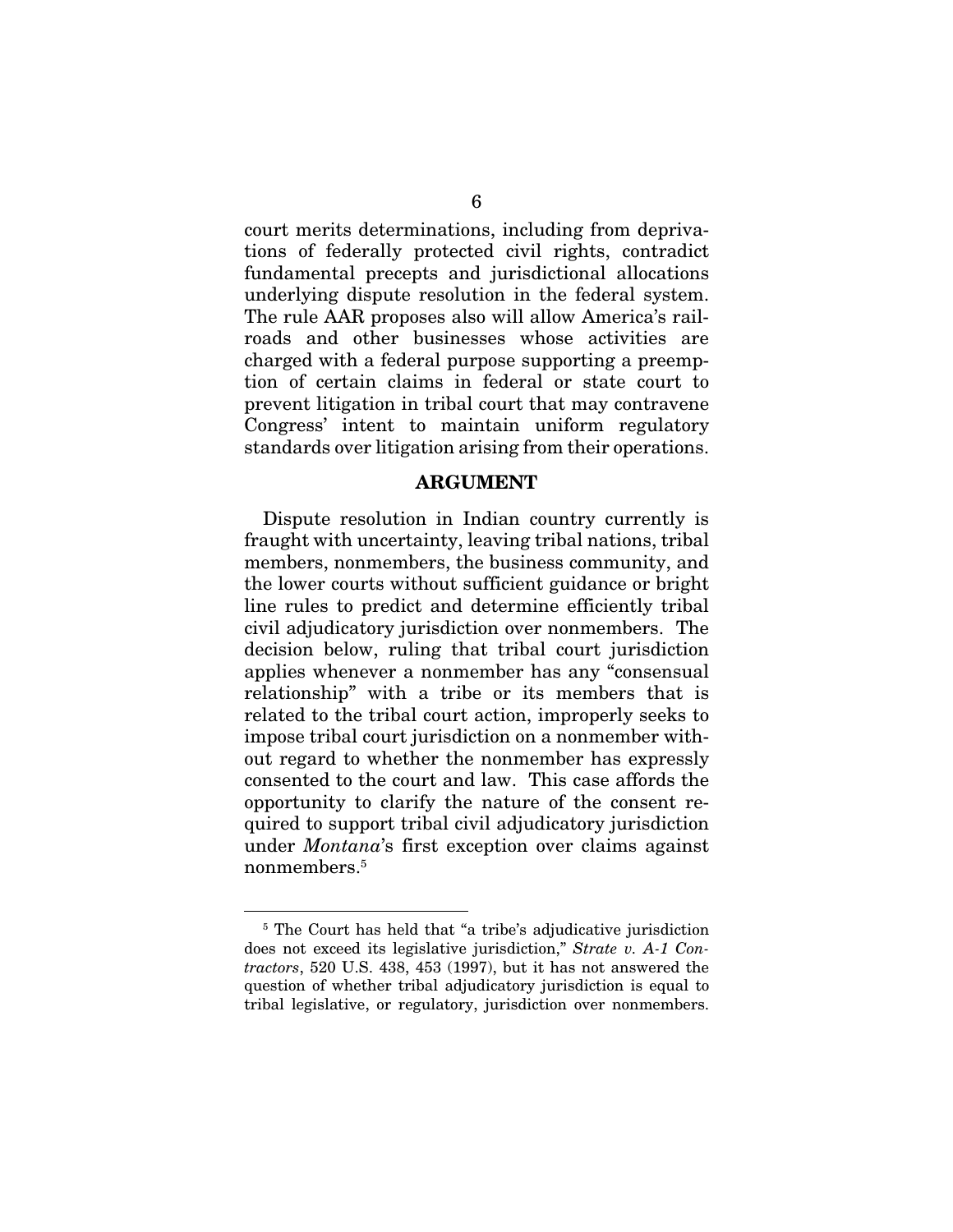The Court's Indian law jurisprudence underscores an important limitation on the scope of tribal nation and tribal court jurisdiction: Tribal nations presumptively lack authority over nonmembers, while retaining inherent jurisdiction sufficient to govern their internal affairs. In case-by-case fashion, the Court has addressed specific circumstances where tribal court jurisdiction is inappropriate. *See* Part I.A, *infra*. This Court's present review affords the vehicle to address remaining uncertainty and prevent abuse by announcing a rule that tribal nations lack civil adjudicatory jurisdiction over claims against nonmembers absent clear and unequivocal consent. *See* Part I.B, *infra*.

This Court's guidance makes clear that the courts below, as well as other federal, state, and tribal courts, have inconsistently, and often incorrectly, applied this Court's jurisprudence in concluding that a tribal court had jurisdiction over a nonmember. *See* Part I.C, *infra*. This departure from the Court's guidance is unsettling, given that tort actions, like the one giving rise to this matter, exemplify the challenges arising from the exercise of tribal civil adjudicatory jurisdiction. Tort actions engender substantial risk for unconsenting nonmembers, in contexts where critical procedural and substantive safeguards present in the federal and state court system do not exist. *See* Part II, *infra*. The necessity of having a clear and predictable rule is especially important to interstate businesses that must serve in many locales or to which Congress has provided defenses to state court litigation, such as federally regulated railroads and

*See Nevada v. Hicks*, 533 U.S. 353, 358 (2001). It is not necessary to answer that question in this case, as the proposed rule will provide a clear guide regardless of whether the two types of jurisdiction are equal in breadth.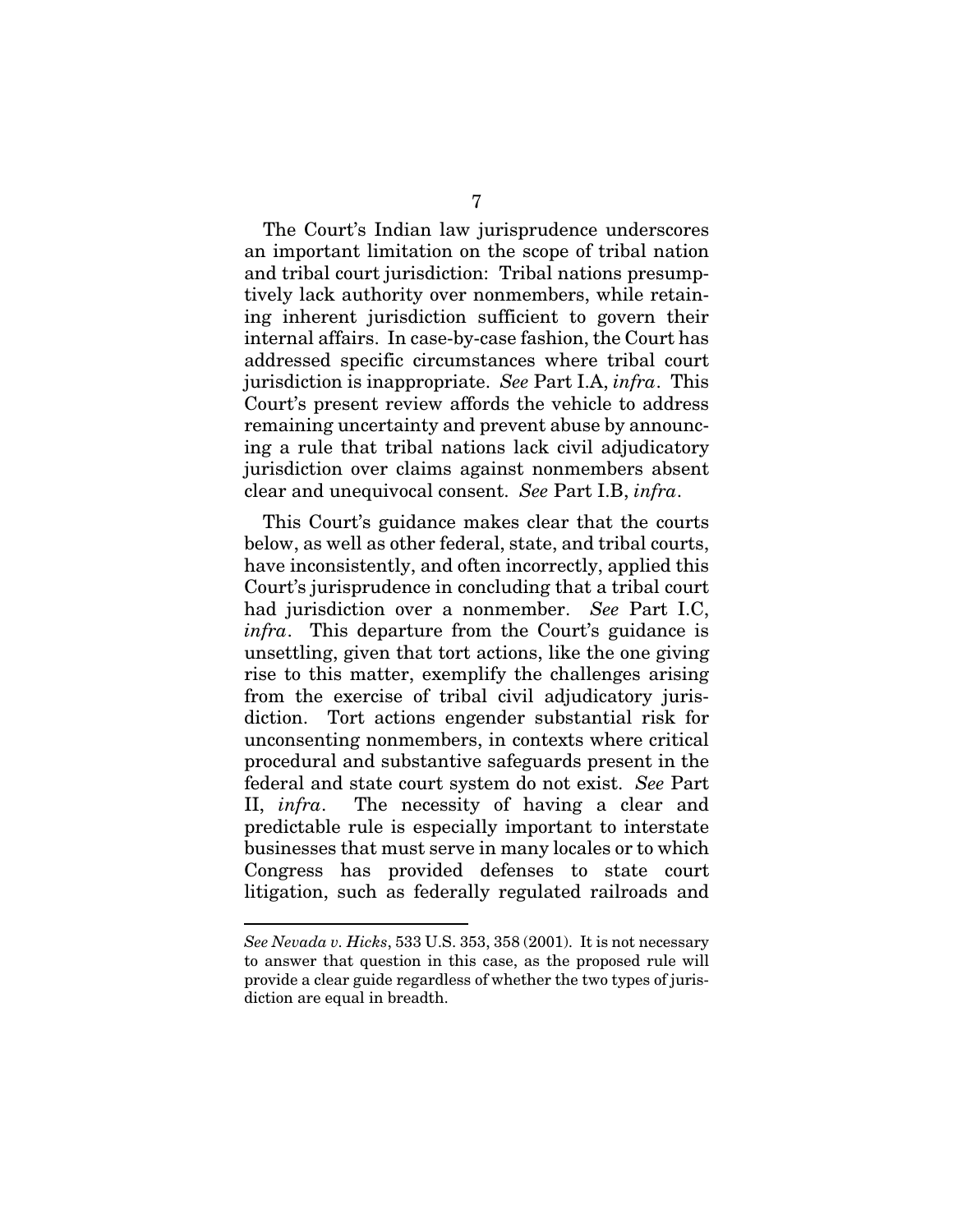similarly situated businesses, as discussed in Part III, *infra*.

I. THE COURT'S JURISPRUDENCE ESTAB-LISHES THAT TRIBAL COURTS LACK JURISDICTION OVER NONMEMBERS ABSENT THEIR CLEAR AND UNEQUIVO-CAL CONSENT.

This Court, in *Montana v. United States*, 450 U.S. 544 (1981), and its progeny, has enumerated several principles that confirm the Fifth Circuit erred in ruling that the "nexus between the *alleged* misconduct and the consensual action of Dolgencorp in participating in the YOP [youth opportunity program]" supplied the consent necessary to establish a consensual relationship under *Montana*. Pet. App. 14-15. This Court's groundbreaking decision in *Montana*, and its cases applying the "*Montana* rule," rest on a common foundation: "[E]fforts by a tribe to regulate nonmembers . . . are 'presumptively invalid.'" *Plains Commerce Bank v. Long Family Land & Cattle Co.*, 554 U.S. 316, 330 (2008) (quoting *Atkinson Trading Co. v. Shirley*, 532 U.S. 645, 659 (2001)). It is the tribal court plaintiff's burden to demonstrate that an exception to the *Montana* rule applies. *Plains Commerce Bank*, 554 U.S. at 330. *Montana*'s two "exceptions are limited ones and cannot be construed in a manner that would swallow the rule or severely shrink it." *Plains Commerce Bank*, 554 U.S. at 330 (internal quotation marks and citations omitted).

However, despite the Court's several fact-based formulations, many lower courts still fail to discern the Court's guidance on the fundamental question, what conduct or agreement suffices to form the required "commensurate consent," *id.* at 337, to tribal court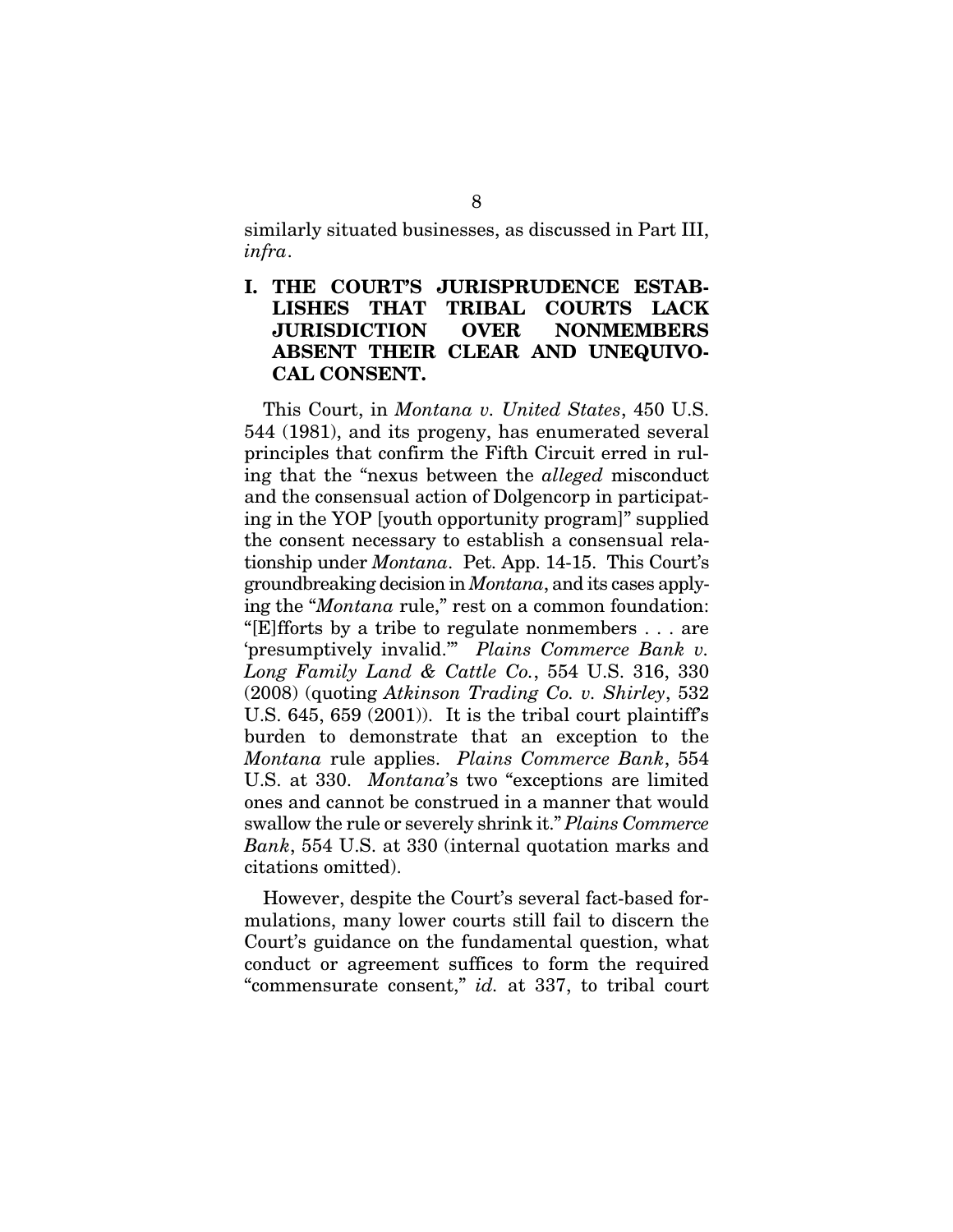jurisdiction. The Court should address that question here and declare that nonmembers must give clear and unequivocal consent to the jurisdiction asserted.

### A. The Court's Development and Application of the *Montana* Rule Supports a More Definite Rule Governing Tribal Civil Adjudicatory Jurisdiction Over Nonmembers.

From the earliest days, this Court has confirmed that tribal nations' powers are grounded in internal self-government. *Johnson v. M'Intosh* reasoned that members of the broader society have "perfect independence" from tribal nations. 21 U.S. (8 Wheat.) 543, 572 (1823). In *Worcester v. Georgia*, this Court observed the limited nature of tribal power:

[O]ur history furnishes no example, from the first settlement of our country, of any attempt on the part of the crown, to interfere with the *internal affairs of the Indians* . . . . The king . . . *never intruded into the interior of their affairs, or interfered with their self-government,* so far as respected themselves only.

31 U.S. (6 Pet.) 515, 517 (1832) (emphasis added). From this historical foundation, when recognizing tribal inherent sovereignty, this Court has embraced the bedrock principle that tribal nations have the "right of internal self-government" and "*the right to prescribe laws applicable to tribe members* and to enforce *those* laws by criminal sanctions." *United States v. Wheeler*, 435 U.S. 313, 322 (1978) (emphasis added and citations omitted); *see also Santa Clara Pueblo v. Martinez*, 436 U.S. 49, 55-56 (1978) (tribes "have power to make their own substantive law *in*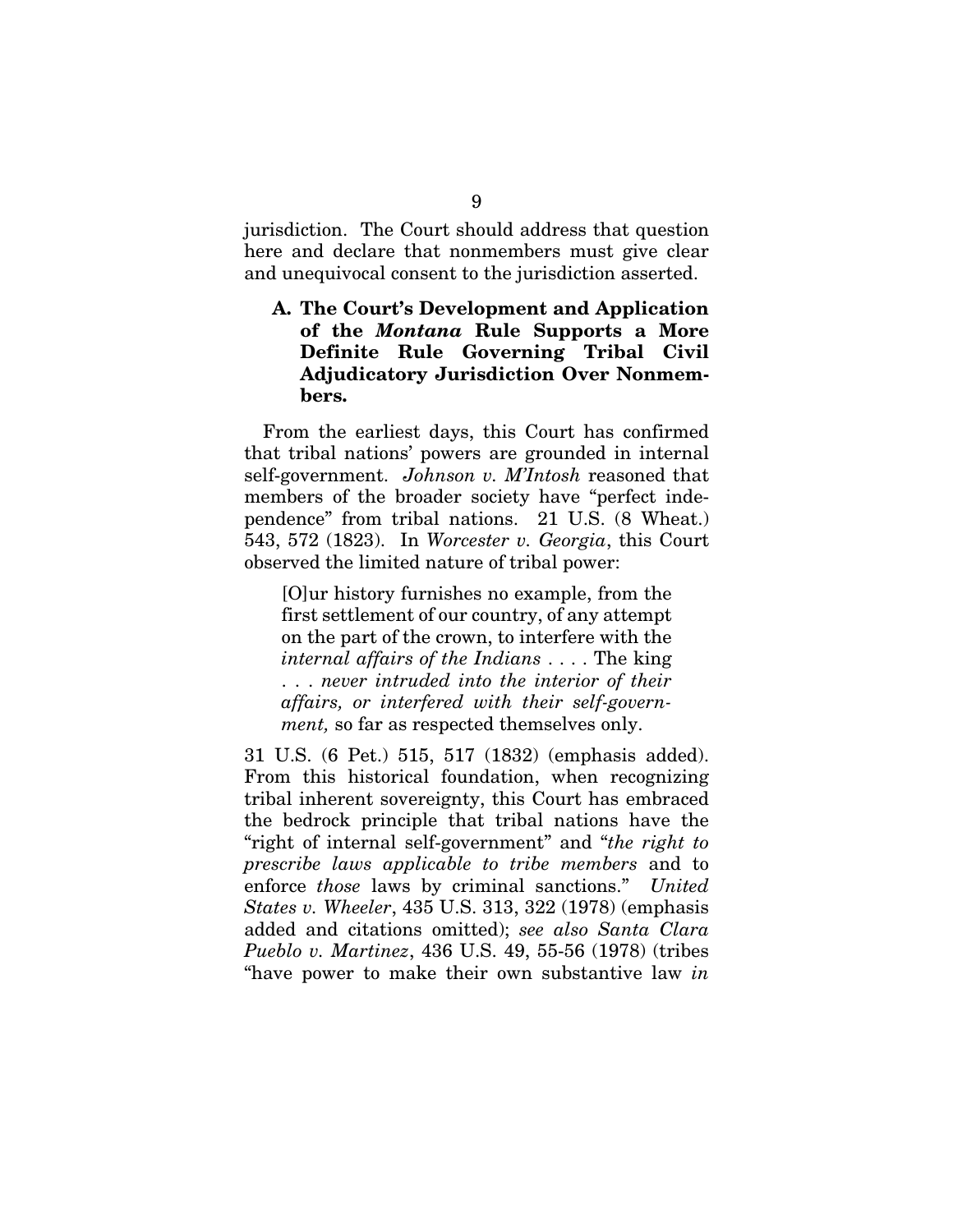*internal matters* and to enforce that law in their own forums") (emphasis added and citations omitted).6

In *Montana*, this Court built upon its jurisprudence addressing when a tribal nation's powers extend beyond its members to reach nonmembers. The Court's conception of the limited nature of tribal authority formed a major predicate underlying the *Montana* decision. *Montana*, 450 U.S. at 564-65 (noting that *Oliphant v. Suquamish Indian Tribe*, 435 U.S. 191, 209 (1978), relied on "principles [that] support the general proposition that the inherent sovereign powers of an Indian tribe do not extend to the activities of nonmembers of the tribe," foreclosing tribal criminal jurisdiction over nonmembers).

*Montana* established an outer boundary of tribal civil authority over nonmembers on nonmemberowned fee lands within reservations, holding that tribal nations lack inherent authority over nonmembers, unless the tribal nation can demonstrate that one of two exceptions is met. 450 U.S. at 564-66. Under the first exception, "[a] tribe may regulate, through taxation, licensing, or other means, the activities of nonmembers who enter consensual relationships with the tribe or its members, through commercial dealing, contracts, leases, or other arrangements." *Id.* at 565-66 (citation omitted). Under the second exception (not at issue here), "[a] tribe may also retain inherent

<sup>6</sup> In *Johnson v. M'Intosh*, Chief Justice Marshall explained the effect of European "discovery" and the relationship between the European nations and tribes: "In the establishment of these relations, the rights of the original inhabitants were, in no instance, entirely disregarded; but were necessarily, to a considerable extent, impaired. . . . [t]heir rights to complete sovereignty, as independent nations, were necessarily diminished . . . ." 21 U.S. (8 Wheat.) at 574.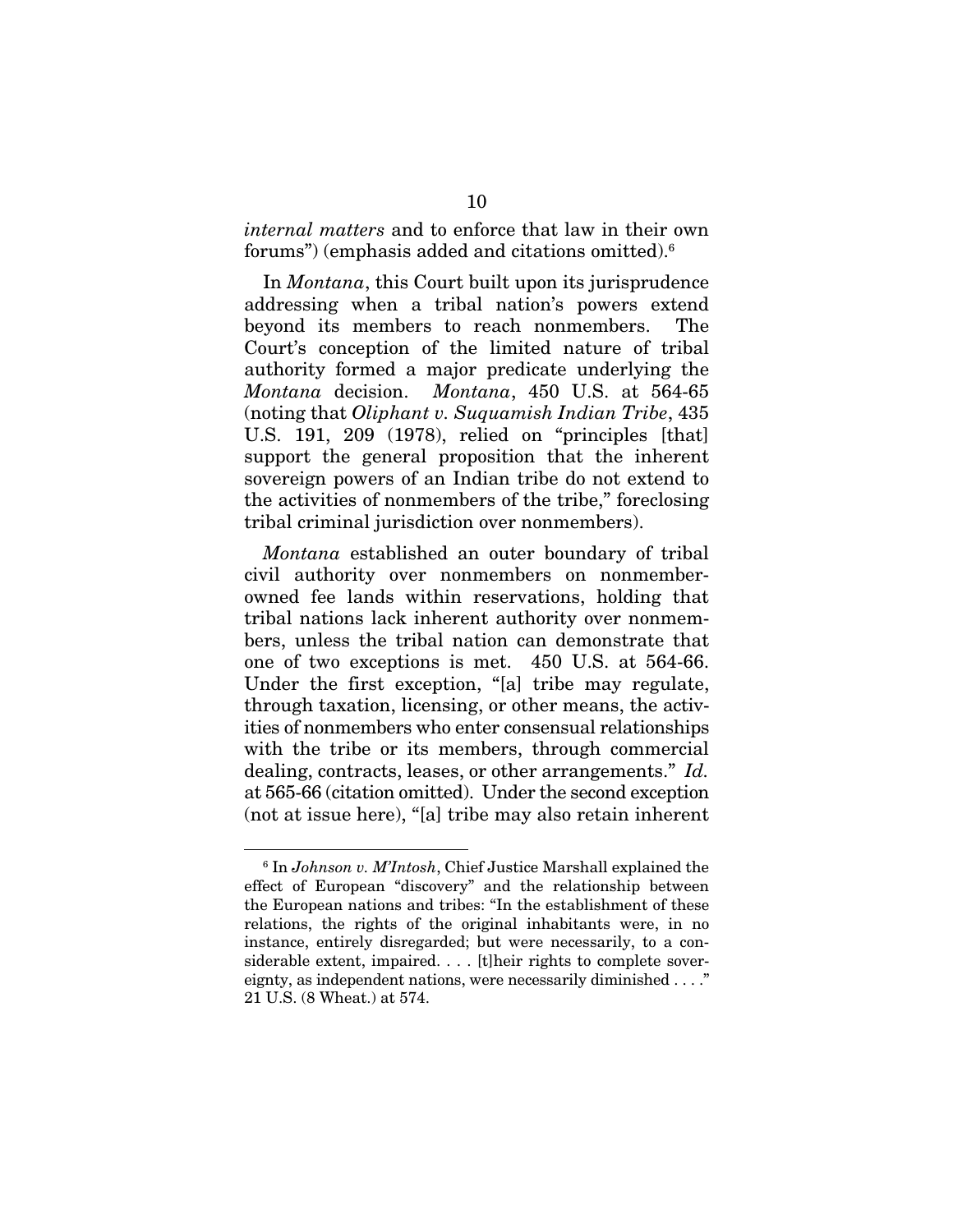power to exercise civil authority over the conduct of non-Indians on fee lands within its reservation when that conduct threatens or has some direct effect on the political integrity, the economic security, or the health or welfare of the tribe." *Id.* at 566. Unless a *Montana* exception applies, sovereign authority over nonmembers "cannot survive without express congressional delegation." *Id.* at 564.

In decisions applying *Montana* to tribal courts' civil adjudicatory jurisdiction over nonmembers, the Court has labored case-by-case to clarify the narrow scope of jurisdiction under the *Montana* exceptions and to simplify the standard by which courts may determine the scope of that jurisdiction. In *Strate v. A-1 Contractors*, 520 U.S. 438, 451-52 (1997), this Court's first interpretation of the "consensual relationship" required by *Montana*'s first exception, the Court extended *Montana* to a right-of-way across tribal trust lands. The Court found "no 'consensual relationship' *of the qualifying kind*," *Strate*, 520 U.S. at 457-58 (emphasis added), in a subcontract agreement between A-1 and the Tribes for work to be performed on the reservation, because the injured plaintiff was a "stranger" to A-1's subcontract with the Tribes. Hence, "[n]either regulatory nor adjudicatory authority over the state highway accident at issue is needed to preserve the right of reservation Indians to make their own laws and be ruled by them. The *Montana* rule, therefore, and not its exceptions, applies to this case." *Strate*, 520 U.S. at 459 (internal quotation marks and citation omitted). Since the injured plaintiff might pursue her claim in state court, "*[o]pening the Tribal Court for her optional use* is not necessary to protect tribal self-government . . . ." *Id.* (emphasis added).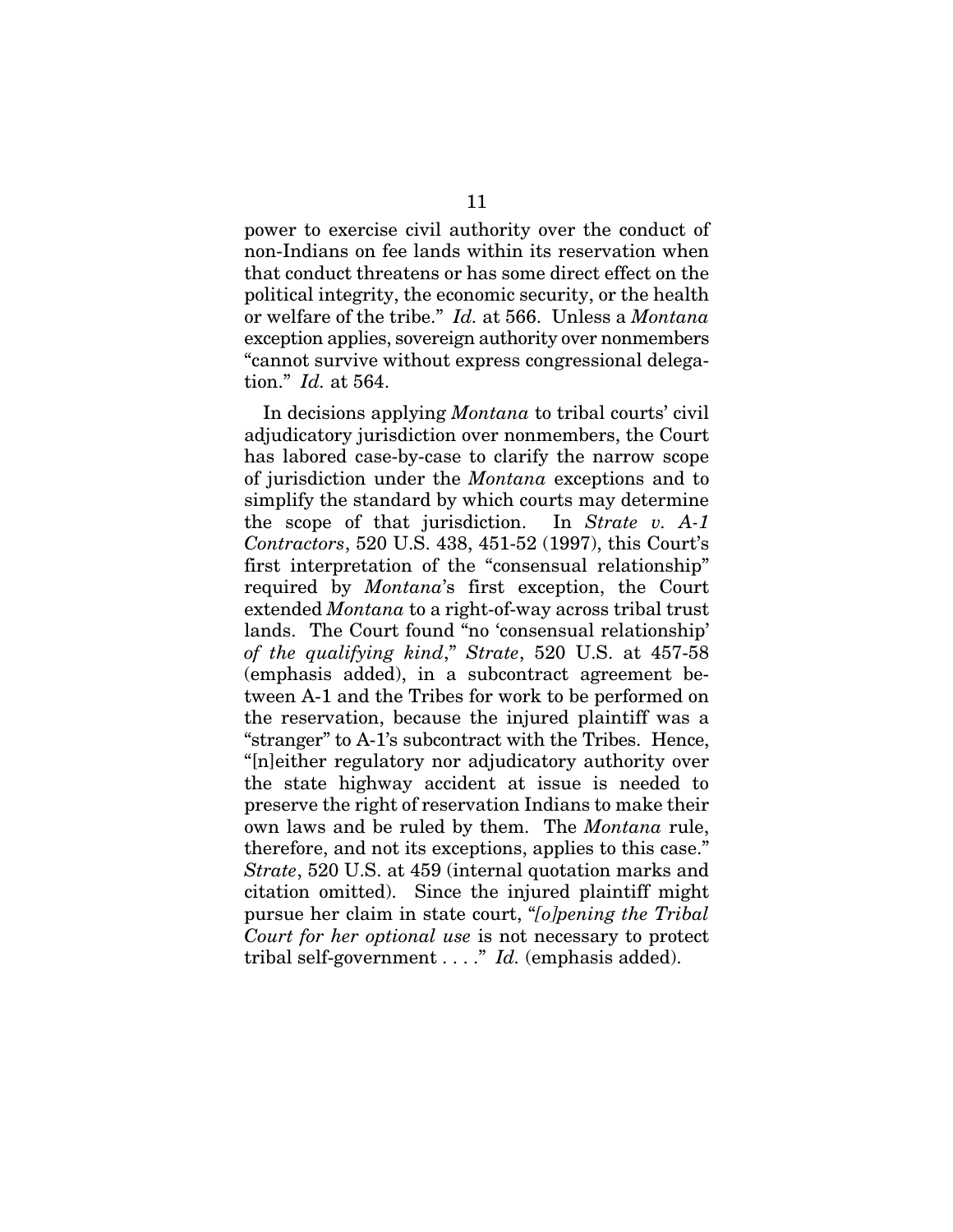This Court next addressed tribal court civil jurisdiction over nonmembers in *Nevada v. Hicks*, 533 U.S. 353 (2001). In holding that the Fallon-Paiute-Shoshone Tribal Court lacked subject matter jurisdiction over tort and civil rights claims against a state game warden who executed a warrant at the plaintiff's residence on tribal trust land, the Court extended the *Montana* rule to such lands. *Hicks* reinforced the bedrock principle that tribal jurisdiction over nonmembers "must be connected to that right of the Indians to make their own laws and be governed by them." 533 U.S. at 361. The Court found the execution by state officers of a search warrant pursuant to an authorizing agreement with the Tribe did not satisfy *Montana*'s first exception because the exception contemplated a "*private consensual* relationship," *Hicks*, 533 U.S. at 359 n.3, and "private individuals who *voluntarily submitted themselves* to tribal regulatory jurisdiction . . . .", *id.* at 372 (emphasis added). With respect to the plaintiff's civil rights claims, the Court recognized that "the tribe and tribe members are . . . able to invoke [federal or state courts] to vindicate constitutional or other federal- and state-law rights[,]" *id.* at 373, and the tribal court could not address federal civil rights claims because "[t]ribal courts, it should be clear, cannot be courts of general jurisdiction" over nonmembers, *id.* at 367. Stating that land status is only "a factor" in the *Montana* analysis, *Hicks*, 533 U.S.at 370, *Hicks* recognized that *Montana* and *Oliphant* "clearly impl[ied] that the general rule of *Montana* applies to both Indian and non-Indian land." *Hicks*, 533 U.S. at 360.

The Court returned to tribal court civil jurisdiction in *Plains Commerce Bank*, where the tribal court plaintiffs asserted contract and tort claims against the nonmember bank, located outside tribal lands, arising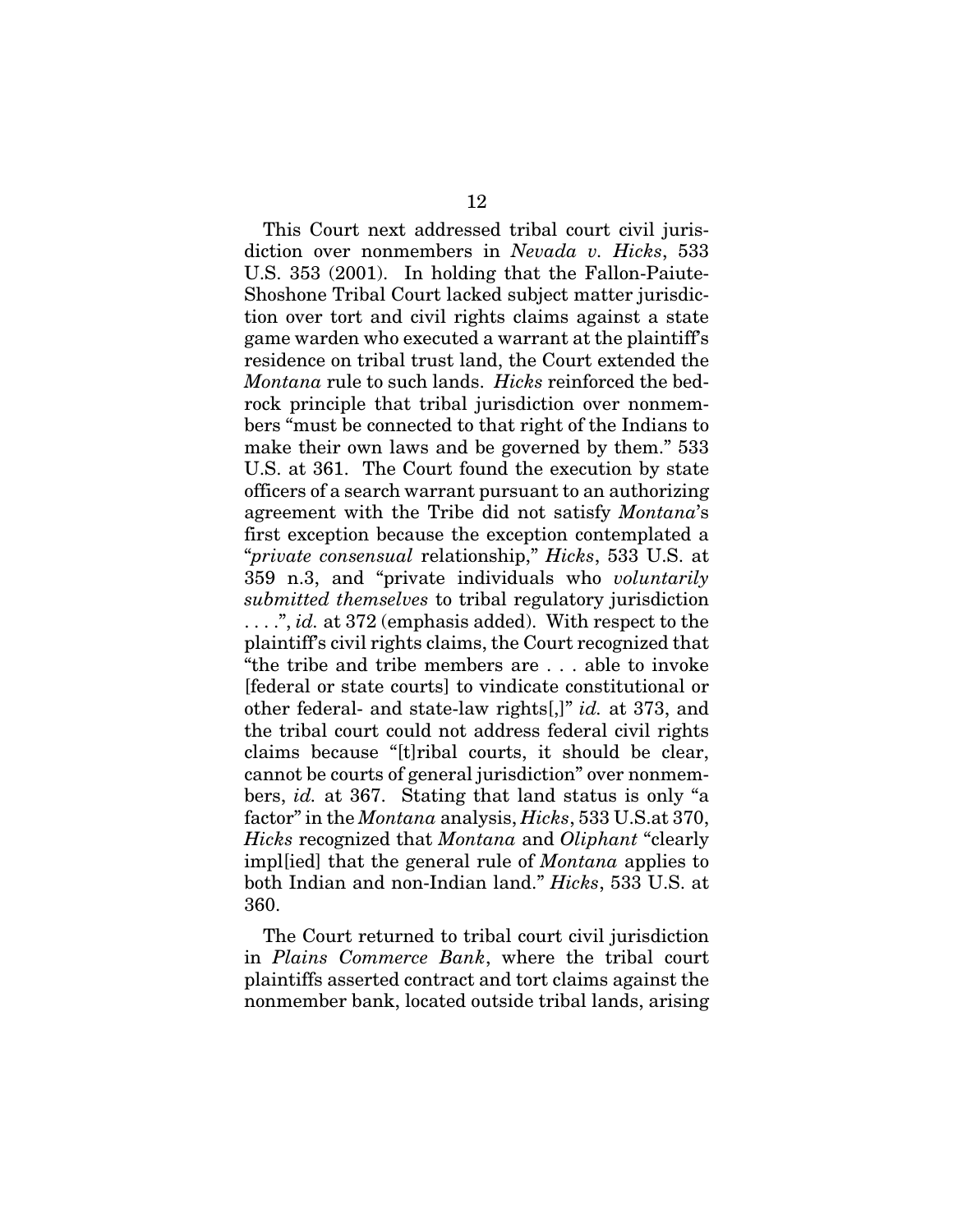from loan transactions regarding real property within the Cheyenne River Sioux Reservation. 554 U.S. at 320-21. The Court did not fully reach the broader question presented there, and here, regarding the scope of adjudicatory jurisdiction over nonmembers. However, though focusing on tribes' lack of legislative power over the sale of nonmembers' fee lands, the Court reinforced the necessity of nonmember consent given the profound differences between tribal court and state or federal adjudications: regulating the sale of fee land through adjudicatory jurisdiction lies "beyond the tribe's sovereign powers, [and] runs the *risk of subjecting nonmembers to tribal regulatory authority without commensurate consent*." *Id.* at 337 (emphasis added).

B. A Rule Requiring Clear and Unequivocal Consent to Tribal Civil Adjudicatory Jurisdiction over the Subject Matter of the Claim Should Be the Standard to Determine Whether *Montana*'s First Exception Is Satisfied.

AAR proposes the Court adopt a uniform and unambiguous rule for determining when a tribal court may exercise civil adjudicatory jurisdiction over a nonmember. The Court's cases addressing the scope of the *Montana* consent exception demonstrate that nonmembers should not be subject to tribal civil adjudicatory jurisdiction, whether on tribal nation lands or non-Indian fee land or its equivalent within or outside of a tribal nation's reservation, absent their clear and unequivocal consent to such jurisdiction and tribal law for the claim asserted.

AAR's proposed rule is consistent with this Court's rules regarding appropriate consent for a waiver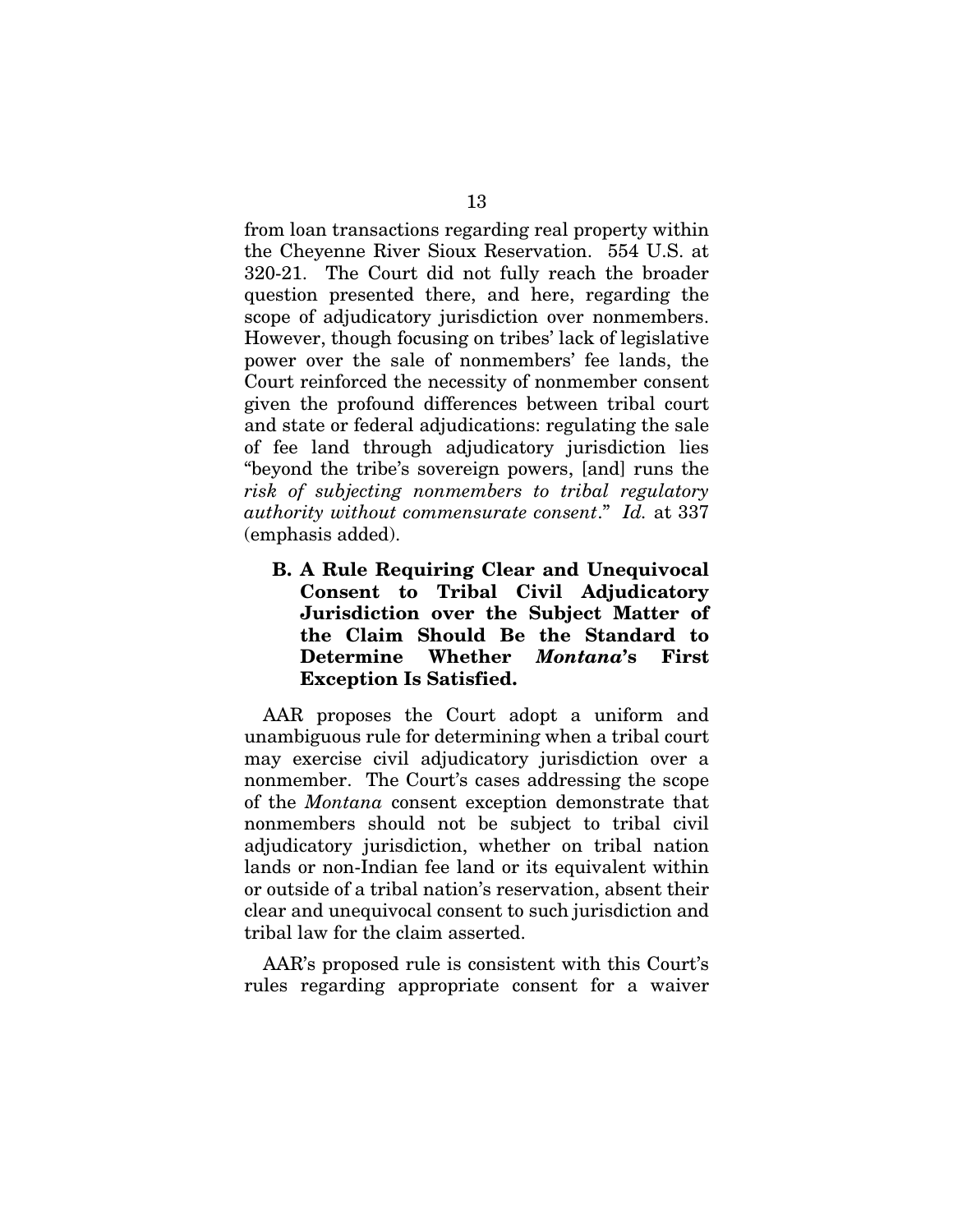of presumptions governing dispute resolution. For example, as this Court has recognized, federal and state courts do not have jurisdiction over tribal nations absent the "clear" waiver by the tribal nation of its sovereign immunity or "unequivocal" abrogation of that immunity by Congress. *C & L Enters., Inc. v. Citizen Band Potawatomi Indian Tribe of Okla.*, 532 U.S. 411, 418-19 (2001); *accord Michigan v. Bay Mills Indian Cmty.*, 572 U.S. \_\_\_, \_\_\_, 134 S. Ct. 2024, 2031 (2014). Similarly, the proponent of tribal court jurisdiction must demonstrate comparable consent by a nonmember before this Court's presumption against tribal court jurisdiction over that nonmember is rebutted.

The rule AAR proposes also is supported by the Court's decisions requiring consent to support a waiver of judicial remedies by contractually electing arbitration. Although Congress has "declared a national policy favoring arbitration," *Southland Corp. v. Keating*, 465 U.S. 1, 10 (1984), "a party may not be compelled" to participate in arbitration because of the "foundational [Federal Arbitration Act] principle that arbitration is a matter of consent." *Stolt-Nielsen S.A. v. AnimalFeeds Int'l Corp.*, 559 U.S. 662, 684 (2010). Given that tribal nations presumptively lack jurisdiction over nonmembers and tribal courts do not enjoy general jurisdiction, at least a similar level of consent should be required before a tribal court may exercise civil adjudicatory authority over nonmembers.

The Court's *Montana* line of cases requires the rule proposed here. *Strate* rejected the notion that tribal court civil adjudicatory jurisdiction over a nonmember could be founded on a subcontract agreement between A-1 and the Three Affiliated Tribes for work to be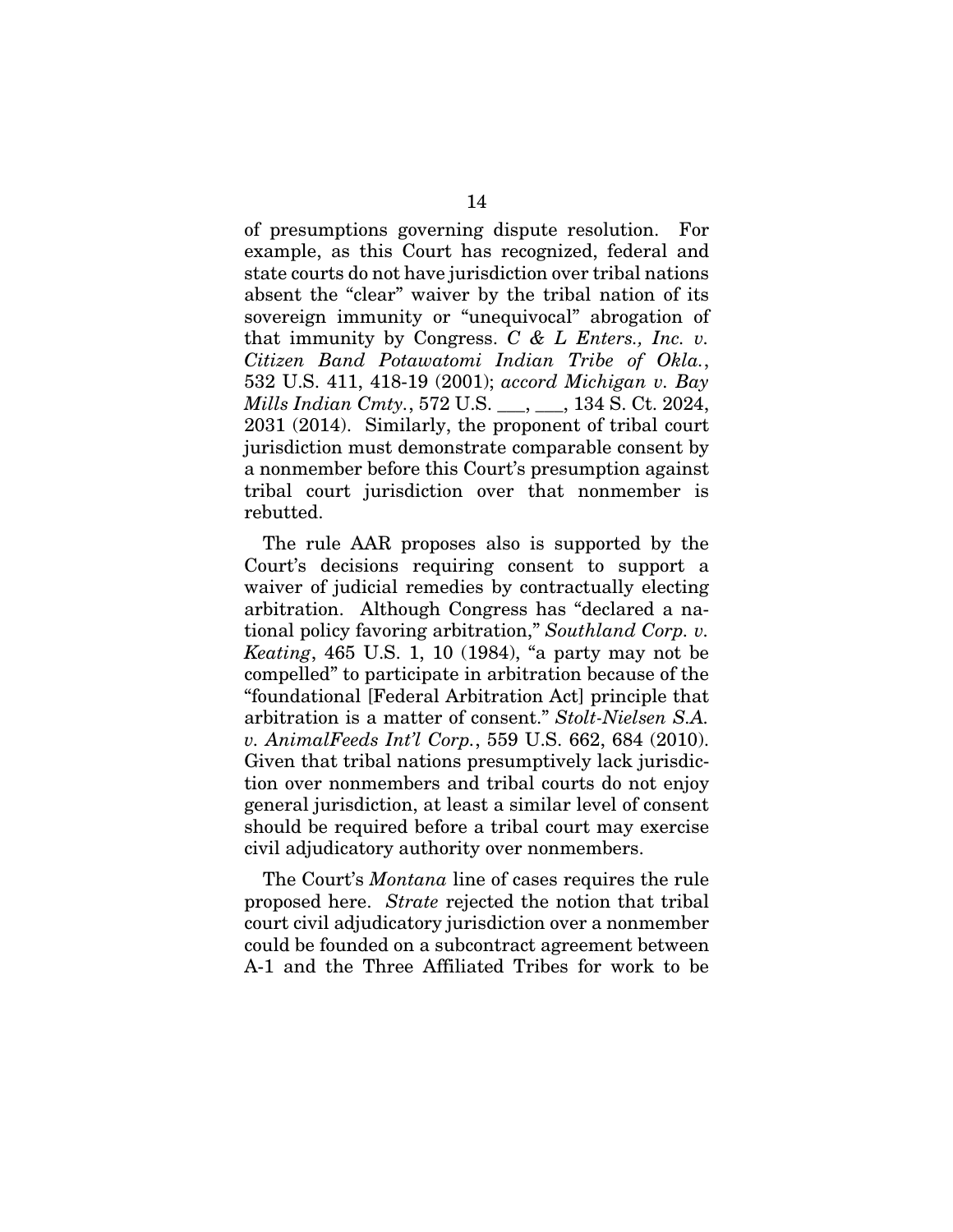performed on the reservation, where the injured plaintiff was not a party to the contract, and the Court found "no 'consensual relationship' of the qualifying kind." 520 U.S. at 457-58. In *Hicks*, the Court required a "*private consensual* relationship," 533 U.S at 359 n.3, reflecting the nonmember's "arrangements" with the tribal nation show the nonmember "voluntarily submitted" to tribal regulatory jurisdiction, *id.* at 372 (emphasis added).

*Atkinson Trading Co.* held that a nonmember trader and hotel operator was not required to collect and remit Navajo hotel occupancy tax by virtue of its acquiring a federal Indian trader license: "Petitioner cannot be said to have consented to such a tax by virtue of its status as an 'Indian trader.'" 532 U.S. at 657.7 Most recently, *Plains Commerce Bank*, the Court reversed the Eighth Circuit's conclusion, an error repeated by the Fifth Circuit here, that a consensual relationship can be found based only on a "preexisting commercial relationship." *Id.* at 323 (internal quotation marks and citation omitted).

The Court's cases reflect *Montana*'s first exception is satisfied, not by a "relationship" alone, but by "commensurate consent."8 Clear and unequivocal

<sup>7</sup> The Court has formulated the *Montana* consent requirement with respect to taxation consistently, concluding "[a] nonmember's consensual relationship in one area thus does not trigger tribal civil authority in another—it is not 'in for a penny, in for a Pound.'" *Atkinson Trading Co.*, 532 U.S. at 656 (citation omitted). That conclusion compels the requirement that nonmembers' consent be to the specific subject matter of the jurisdiction asserted.

<sup>8</sup> *Plains Commerce Bank*'s statement that a nonmember can consent to tribal jurisdiction "either expressly or by his actions," 554 U.S. at 337, does not conflict with the rule proposed here. The sentence following that quotation suggests tribal jurisdiction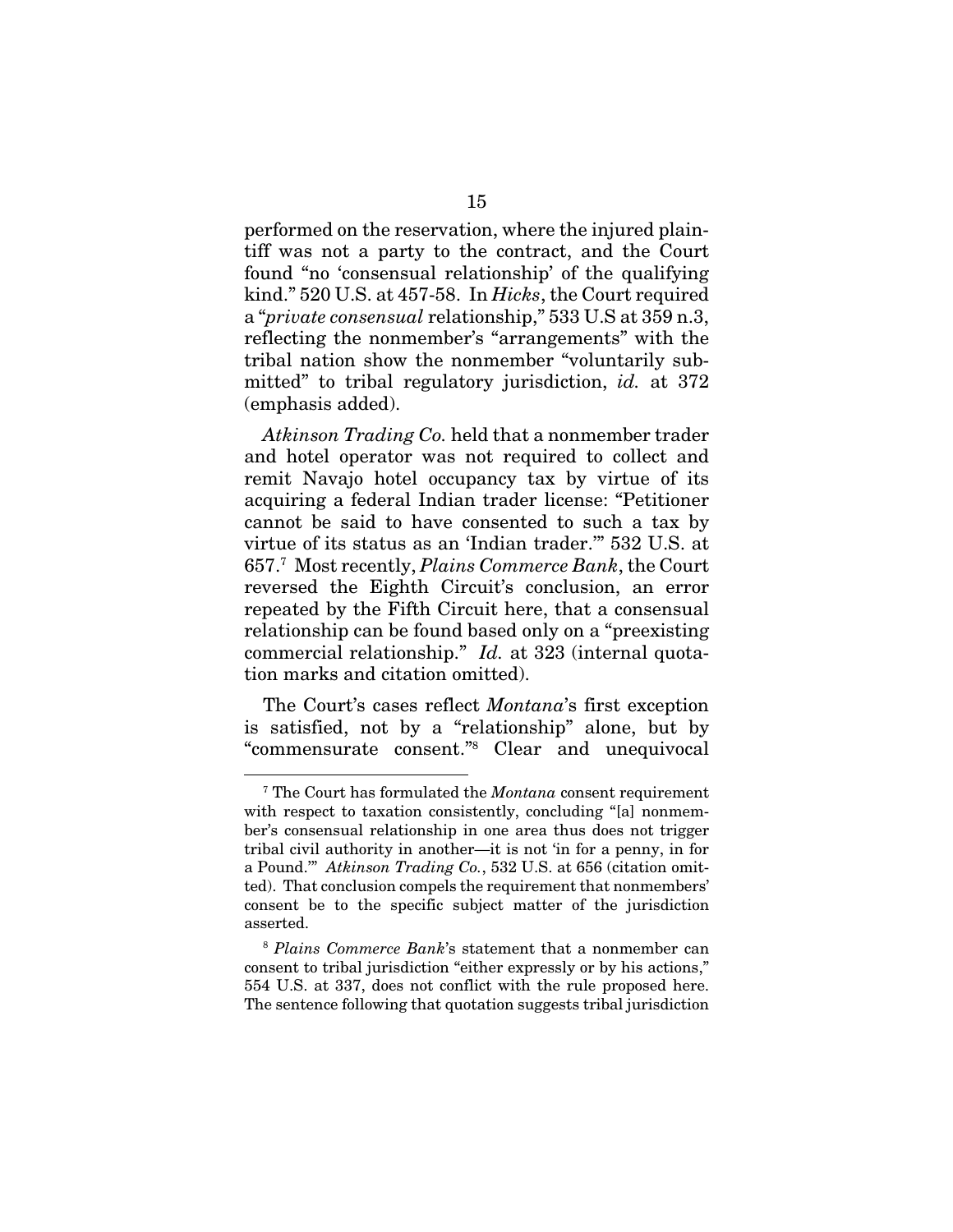consent to the tribal civil adjudicatory jurisdiction in issue should be required.

### C. Experience Under the *Montana* Rule and Its Exceptions Counsels a More Definite Rule Governing Tribal Civil Adjudicatory Jurisdiction over Nonmembers.

The decision below reflects a pattern of lower court decisions finding *Montana*'s "consensual relationship" requirement satisfied despite the absence of clear consent to the tribal court jurisdiction asserted—or even finding tribal jurisdiction exists despite the nonmember's and its contracting parties' affirmatively rejecting tribal court jurisdiction in favor of offreservation dispute resolution. Consequently, nonmembers cannot predict confidently whether they will be subject to tribal civil adjudicatory jurisdiction and, once there, what law will apply or what rights they will have. The proposed rule, consistent with the Court's longstanding Indian law jurisprudence requiring more than a mere consensual relationship, will end this uncertainty.

### 1. The Decision Below Exemplifies Lower Courts' Misunderstanding of the *Montana* Rule.

The Fifth Circuit departed from this Court's guidance, as have other lower courts, by finding the first *Montana* exception satisfied based upon its view of a "consensual relationship," ignoring the absence of clear consent. The Fifth Circuit majority thought that,

could be supported by the tribe's inherent power to exclude. If the tribe communicates its conditions with sufficient clarity, a nonmember's actions arguably could reflect knowing and voluntary consent to those conditions.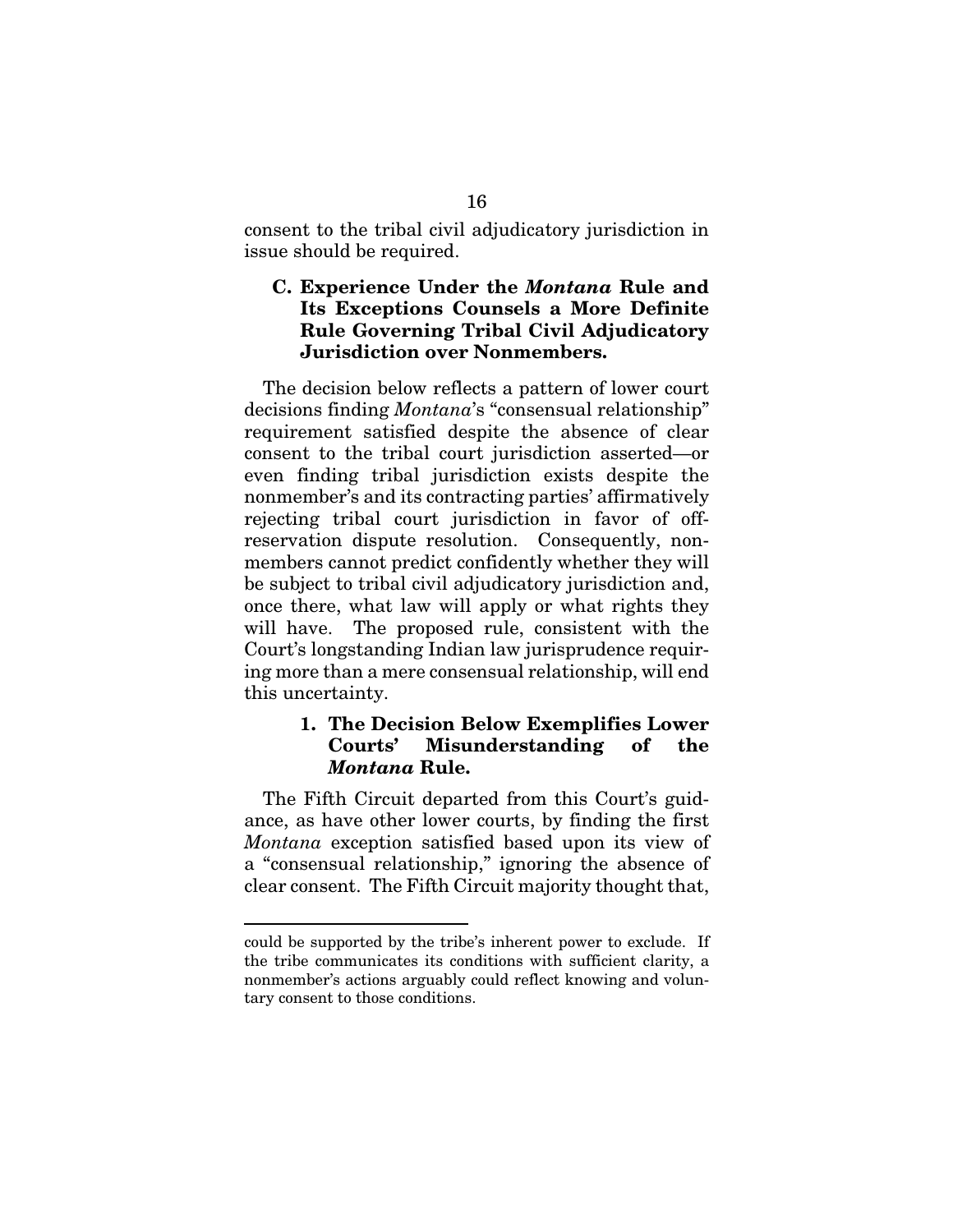under *Montana*'s first exception, "the tribe may only regulate activity having a logical nexus to *some consensual relationship* between a business and the tribe or its members." Pet. App. 17 (emphasis added). This conception led the Fifth Circuit to find the first *Montana* exception satisfied by a consensual relationship between the Tribe and Petitioner based only upon the "nexus between the *alleged* misconduct and the consensual action of Dolgencorp in participating in the YOP [youth opportunity program]." Pet. App. 14-15.<sup>9</sup> The majority identified no express agreement to Tribal Court or Tribal law; instead, it disclaims seeking specific consent: "entering certain consensual relationships with Indian tribes, a nonmember may implicitly consent to jurisdiction in a tribal court that operates differently from federal and state courts." Pet App. 22. In this regard, the Fifth Circuit ran afoul of this Court's teaching that "*Montana*'s consensual relationship exception requires that the tax or regulation imposed by the Indian tribe *have a nexus to the consensual relationship itself*." *Atkinson Trading Co.*, 532 U.S. at 656 (emphasis added). Reflecting the incongruity of the courts' application of *Montana*, the courts below held the alleged perpetrator of the abuse not subject to tribal court jurisdiction, while his employer remains potentially liable, leaving difficult issues of proof and indemnity that unconsented-to tribal court jurisdiction engender.

<sup>9</sup> The United States makes much of the language of the lease between Petitioner's affiliate and the Tribe. Brief for the United States as Amicus Curiae 2-3, 12 (May 12, 2015). Yet, the Fifth Circuit correctly did not rely on the lease for its conclusion that a consensual relationship existed. *See* Pet. App. 14 n.4. And for good reason—the lease referenced tribal court and tribal law only with respect to the lease "agreement and any related documents." Pet. App. 63; *see Atkinson Trading Co.*, 532 U.S. at 656.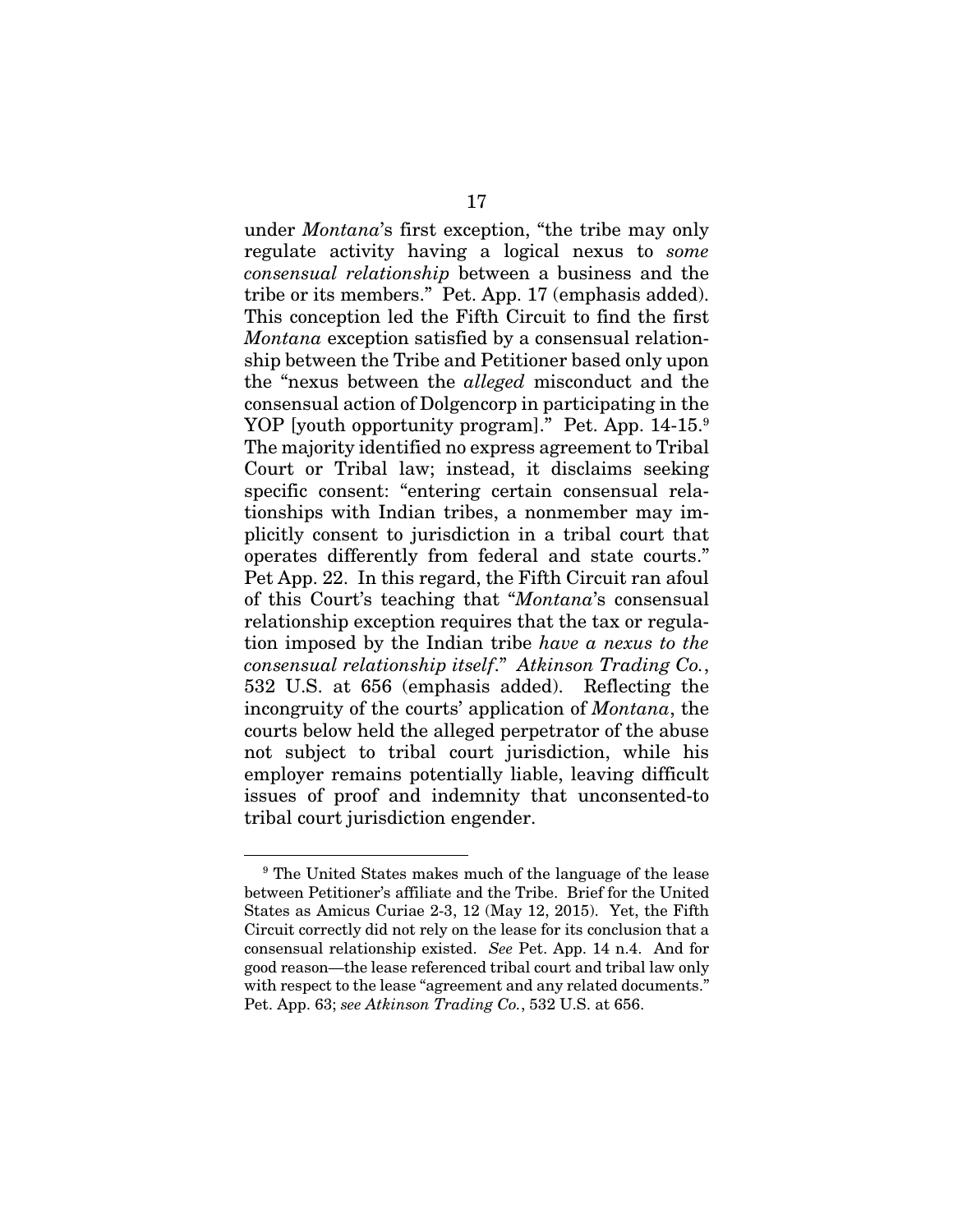All parties agree the scope of *Montana*'s second exception is not in issue here. Nonetheless, by focusing on the "safety of the child's workplace," and the "harm caused to the child," Pet. App. 13, 14, the Fifth Circuit improperly injected into its analysis the concerns motivated by *Montana*'s second exception, *i.e.*, nonmember conduct that significantly threatens "the health or welfare of the tribe." *Montana*, 450 U.S. at 566. This Court has rejected such a broad reading of *Montana*'s second exception: "Undoubtedly, those who drive carelessly on a public highway running through a reservation endanger all in the vicinity, and surely jeopardize the safety of tribal members. But if *Montana*'s second exception requires no more, the exception would severely shrink the rule." *Strate*, 520 U.S. at 457-58. The Fifth Circuit's expansion of *Montana*'s first exception to incorporate aspects of the second "severely shrinks" the bedrock principle that "tribes do not, as a general matter, possess authority over non-Indians who come within their borders," *Plains Commerce Bank*, 554 U.S. at 328, by failing to require clear consent to the suit at hand as a prerequisite to tribal court jurisdiction.

#### 2. Other Lower Courts Similarly Misapply *Montana*'s First Exception.

Other federal circuit courts have expanded the consensual relationship exception beyond reasonable limit. For example, in *Basil Cook Enterprises, Inc. v. St. Regis Mohawk Tribe*, 117 F.3d 61, 66 (2nd Cir. 1997), the Second Circuit failed to analyze whether the nonmember had expressed consent to dispute resolution in tribal court, focusing instead on a "relationship" with a tribe or tribal member. *Basil Cook* found that a nonmember company that engaged in a course of business dealings with a tribe had a consensual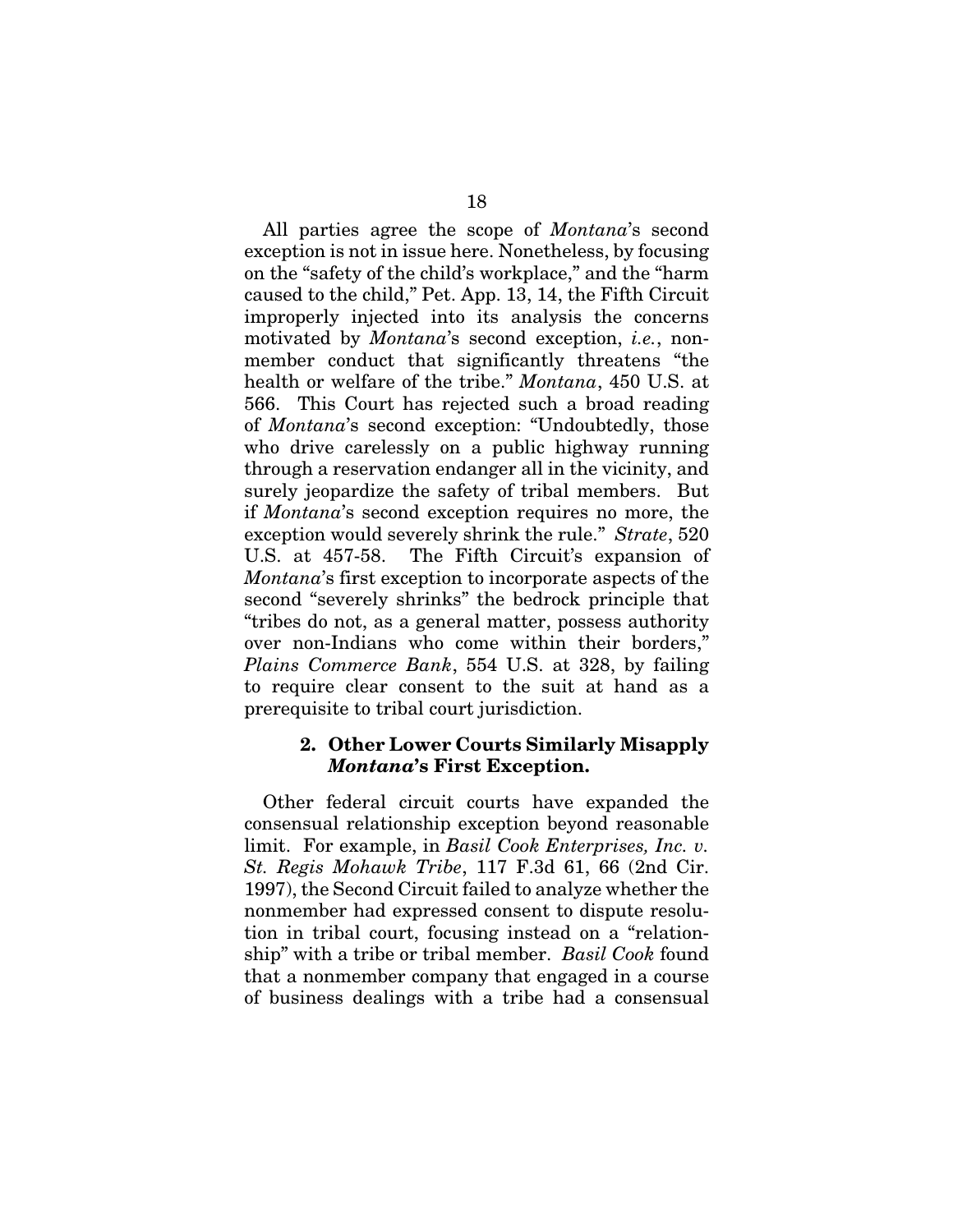relationship sufficient to subject it to tribal adjudicative jurisdiction, even though no tribal court existed at the time the agreements were formed. *Id.* at 64. The nonmember party to the contract did not contemplate, much less consent to, tribal civil adjudicatory jurisdiction, for the simple reason that the tribe had no tribal court when the relationship was formed, and no subsequent acts by the nonmember demonstrated consent. *Id.* at 63-64.

*First Specialty Insurance Corp. v. Confederated Tribes of the Grande Ronde Community of Oregon*, No. 07-05-KI, 2007 U.S. Dist. LEXIS 82591 (D. Or. Nov. 2, 2007), illustrates the "procedural nightmare" that can be caused by the lack of clear jurisdictional rules. *See Nat'l Farmers Union Ins. Cos. v. Crow Tribe of Indians*, 471 U.S. 845, 856 (1985). In *First Specialty*, the Tribes filed securities claims against their financial and investment advisor in state court, even though the relevant agreement required arbitration. 2007 U.S. Dist. LEXIS 82591, \*3. The state court ruled all parties were subject to binding arbitration, and the arbitration panel dismissed the Tribes' claims, and awarded the investment company \$1.4 million in attorneys' fees and costs, plus interest. *Id.* at \*3-\*4. The Tribes then succeeded in having a portion of that award set aside in tribal court. *Id.* at \*4. When the advisor sought relief in federal court, the federal district court found the tribal court had jurisdiction under *Montana*'s first exception, because the very contract containing the arbitration agreement and the dealings under that agreement formed a "consensual relationship" with the Tribes. *Id.* at \*9-\*10; *see also Attorney's Process & Investigation Servs., Inc. v. Sac & Fox Tribe of Miss. in Iowa*, 401 F. Supp. 2d 952, 958 (N.D. Iowa 2005) (requiring exhaustion of tribal remedies, despite arbitration clause and agreement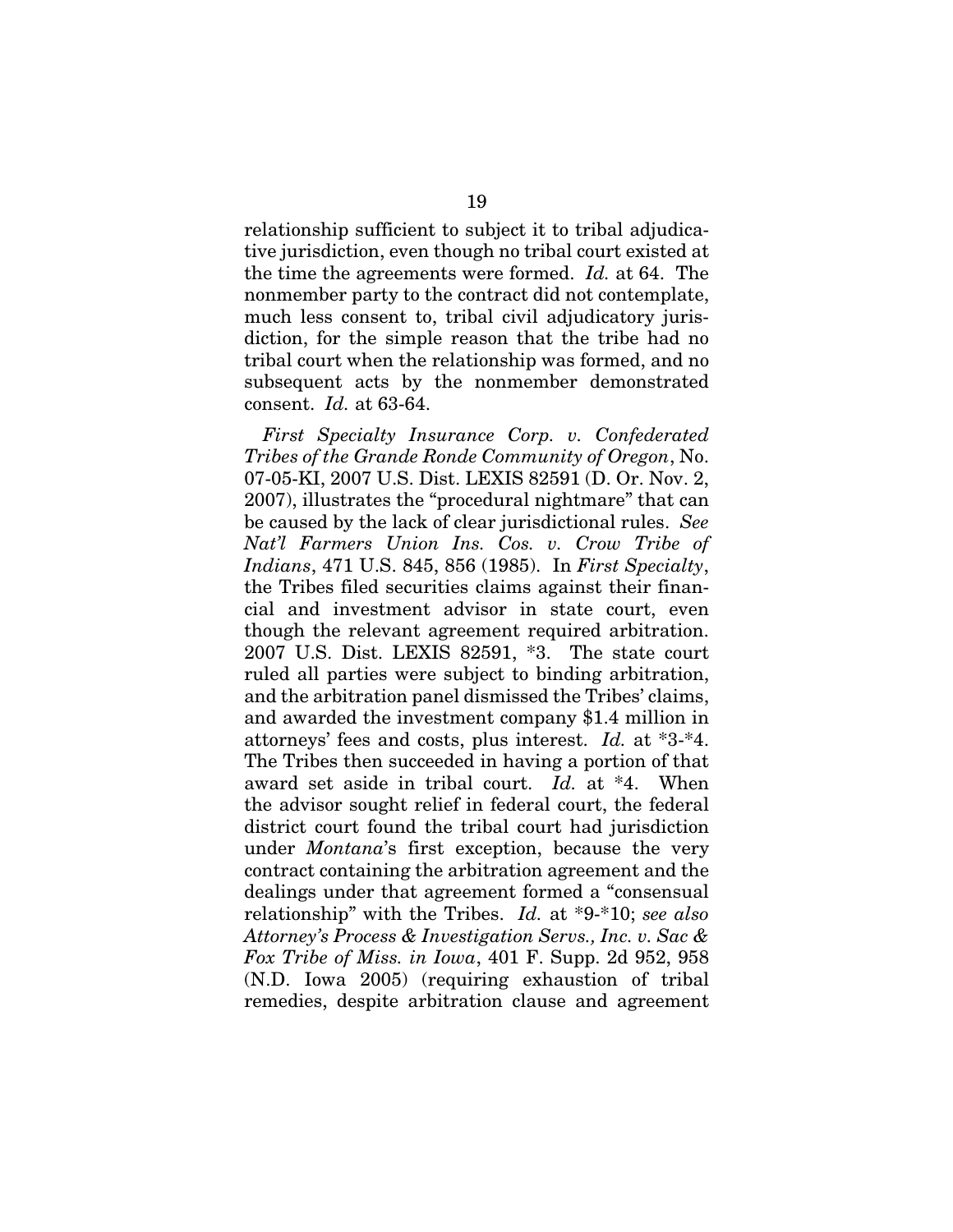that any dispute about arbitrability would be submitted first to a federal court). A rule requiring clear and unequivocal consent to establish tribal court jurisdiction under *Montana*'s first exception is required to prevent agreements not clearly contemplating tribal court jurisdiction, or even contemplating non-tribal court dispute resolution, from subjecting nonmembers to tribal courts.

### 3. Failure to Heed This Court's Decisions Regarding the Effect of Land Status Further Complicates Jurisdictional Determinations.

This Court's guidance is needed because lower federal courts, and some tribal courts, have improperly cabined *Montana*'s application to disputes arising from actions on fee land, or the equivalent of non-Indian fee land. Of concern to AAR members is the United States' injecting this misunderstanding into this proceeding, contending, apparently without reference to the *Montana* exceptions, that "*Montana*'s general rule limiting tribal regulatory authority does not apply to claims such as those at issue here, which are brought against private defendants and arise out of an ongoing business on tribal trust land pursuant to a lease and license from the Tribe." Brief for the United States as Amicus Curiae 11 (May 12, 2015). The United States' proposal would subject all nonmembers who happen to have longstanding leases and/or licenses to tribal court jurisdiction *without regard to the presence or absence of express consent to jurisdiction in such documents*.This standard is broader than *Water Wheel Camp Recreational Area v. Larance*, 642 F.3d 802, 814, 819 (9th Cir. 2011), the case the United States cited in support, which appears to address only the power to exclude a nonmember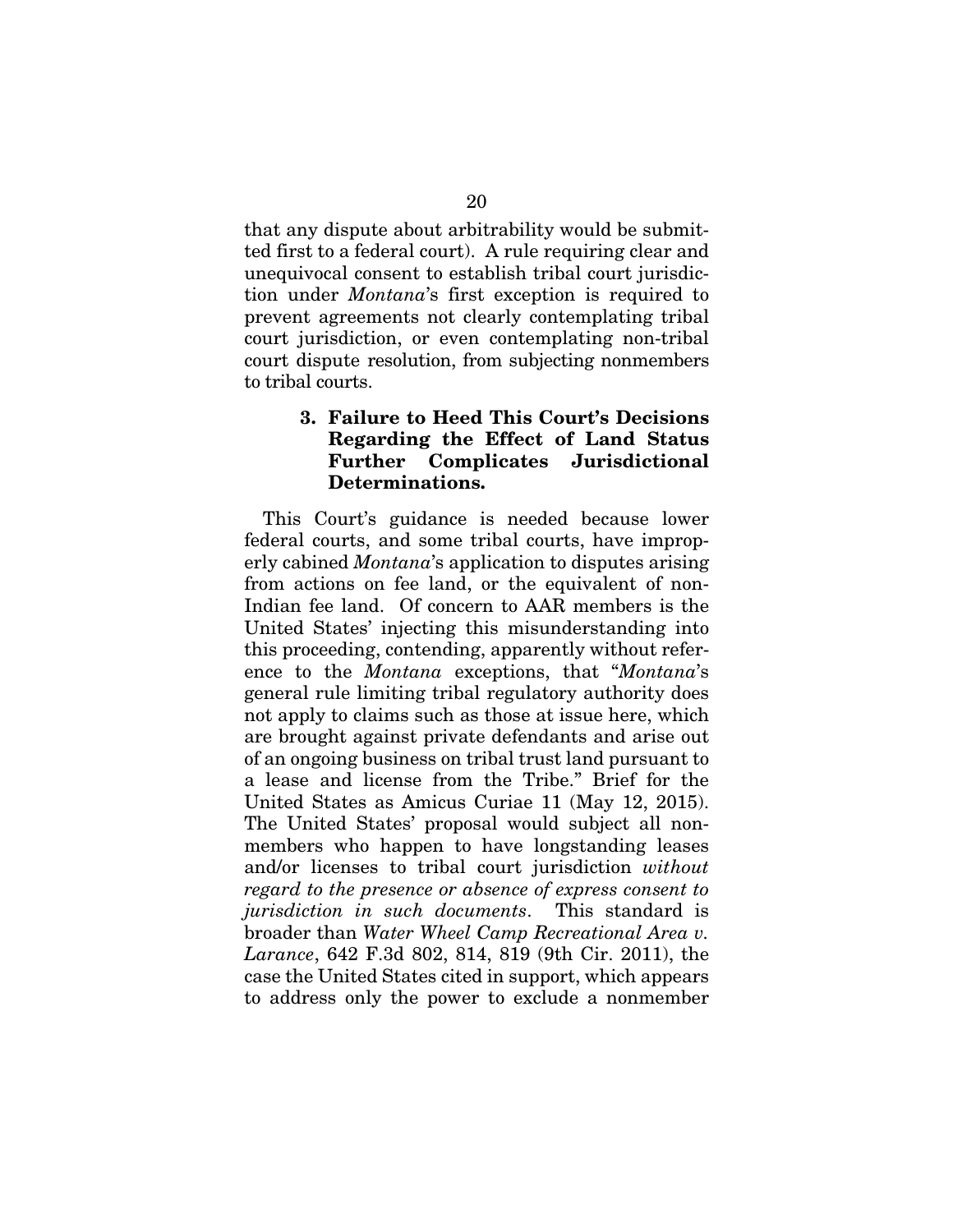who had no arguable basis for continued presence on the reservation, a circumstance far afield from the present case. AAR's members, like many other businesses, have little choice but to operate on tribal nations' lands pursuant to appropriate, generally long-term, agreements. The suggestion that such a circumstance supports *per se* tribal court jurisdiction turns the Court's jurisprudence on its head.

In *EXC, Inc. v. Kayenta District Court*, 2010 Navajo Sup. LEXIS 4, \*22 (Navajo Nation Sup. Ct. 2010), the Navajo Nation Supreme Court stated that "the *Montana* test is only relevant within the Navajo Nation on non-Indian owned fee land." The Navajo Supreme Court alternatively stated that, even if it assumed *Montana* applied, a consensual relationship was formed by the operator's repeatedly doing business on Navajo lands and was implied under a tour operator permitting regime. In the operator's federal court challenge to tribal court jurisdiction, the Ninth Circuit held that *Montana*'s first exception did not apply "because the unsigned permit agreement—even if binding on Appellees—did not provide sufficient notice that EXC would be subject to tribal court jurisdiction on U.S. Highway 160 to be a basis for imputing consent." *EXC, Inc. v. Jensen*, 588 Fed. App'x 720, 722 (9th Cir. 2014) (unpublished), *writ filed*, *Jensen v. EXC, Inc.*, Case No 15-64 (July 13, 2015) (response ordered and due October 9, 2015).

These positions directly contradict *Hicks* and *Plains Commerce Bank*. <sup>10</sup> *Hicks*, in reversing the Ninth

<sup>10</sup> *Water Wheel* also conflicts with opinions of other circuit courts that have applied *Montana* without regard to land status. *See, e.g.*, *Attorney's Process & Investigation Servs., Inc. v. Sac & Fox Tribe of Miss. in Iowa*, 609 F.3d 927, 936 (8th Cir. 2010) ("*Montana*'s analytic framework now sets the outer limits of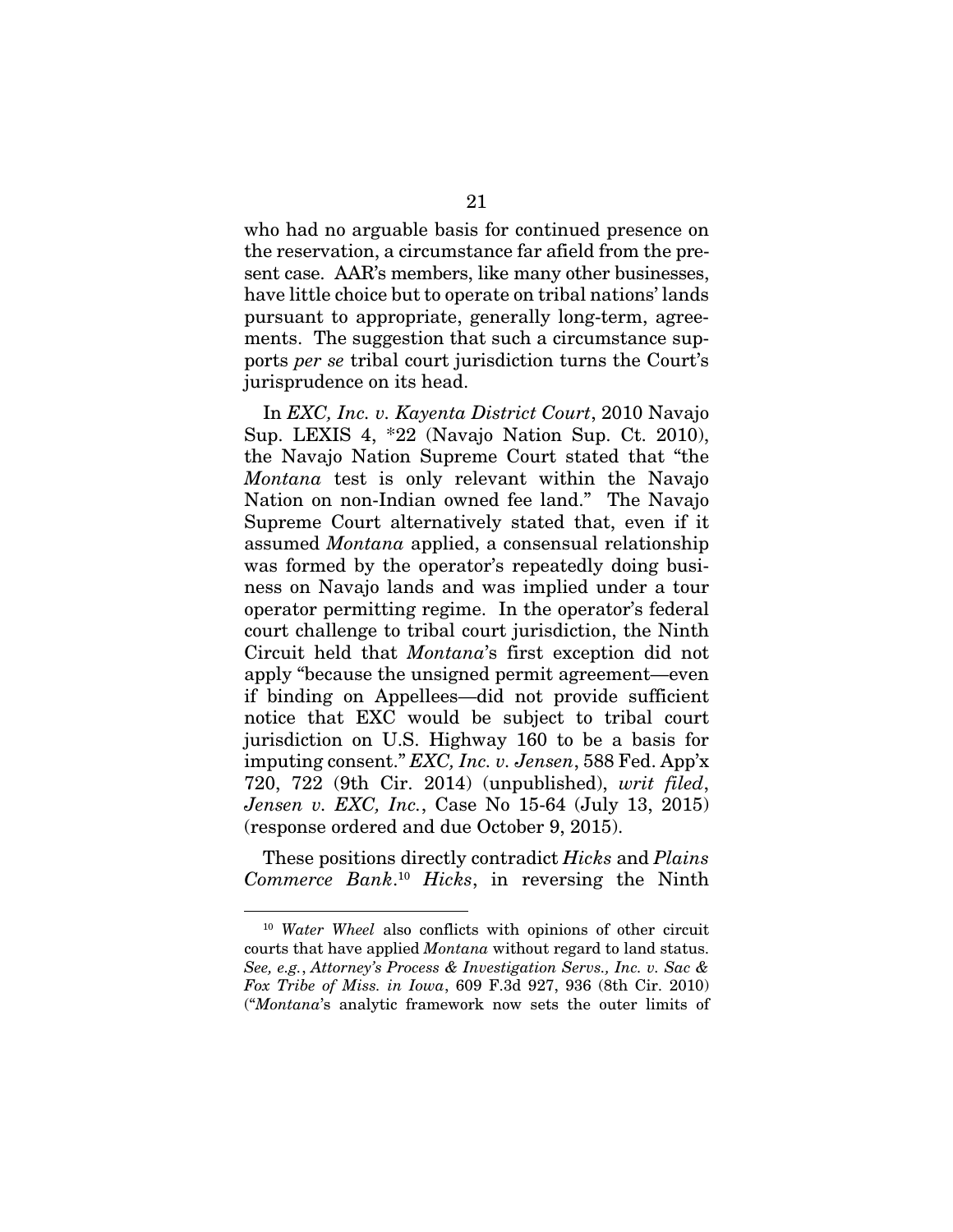Circuit's ruling that *Montana* does not apply to actions arising on tribally owned lands, explained that "the general rule of *Montana* applies to both Indian and non-Indian land." *Hicks*, 533 U.S. at 360; *id.* at 387 (O'Connor, J., concurring) ("Today, the Court finally resolves that *Montana* . . . governs a tribe's civil jurisdiction over nonmembers regardless of land ownership."). The Court reaffirmed this principle in *Plains Commerce Bank*: "This general rule restricts tribal authority over nonmember activities taking place on the reservation, and is particularly strong when the nonmember's activity occurs on land owned in fee simple by non-Indians . . . ." 554 U.S. at 328. Those decisions reflect the Court's gradual, considered determinations that the unique circumstances of tribal courts require application of the *Montana* exceptions as a prerequisite to tribal court jurisdiction without regard to land status

Nonmembers should not be subject to tort or other civil claims in tribal court simply because they are present, perhaps unpredictably or unpreventably, on tribal land when a dispute arises. The Court should reaffirm *Montana*'s presumption that tribal courts lack civil adjudicatory jurisdiction over nonmembers without regard to land ownership.<sup>11</sup> Requiring clear

tribal civil jurisdiction-both regulatory and adjudicatory-over nonmember activities on tribal and nonmember land."); *MacArthur v. San Juan Cnty.*, 497 F.3d 1057, 1069-70 (10th Cir. 2007) (stating *Hicks* "put to rest" any dispute about whether *Montana* applied to tribal land, and "the only relevant characteristic for purposes of determining *Montana*'s applicability in the first instance is the membership status of the individual or entity over which the tribe is asserting authority").

<sup>11</sup> *Williams v. Lee*, 358 U.S. 217 (1959), does not change this analysis. *Montana* limits the exercise of jurisdiction by a tribal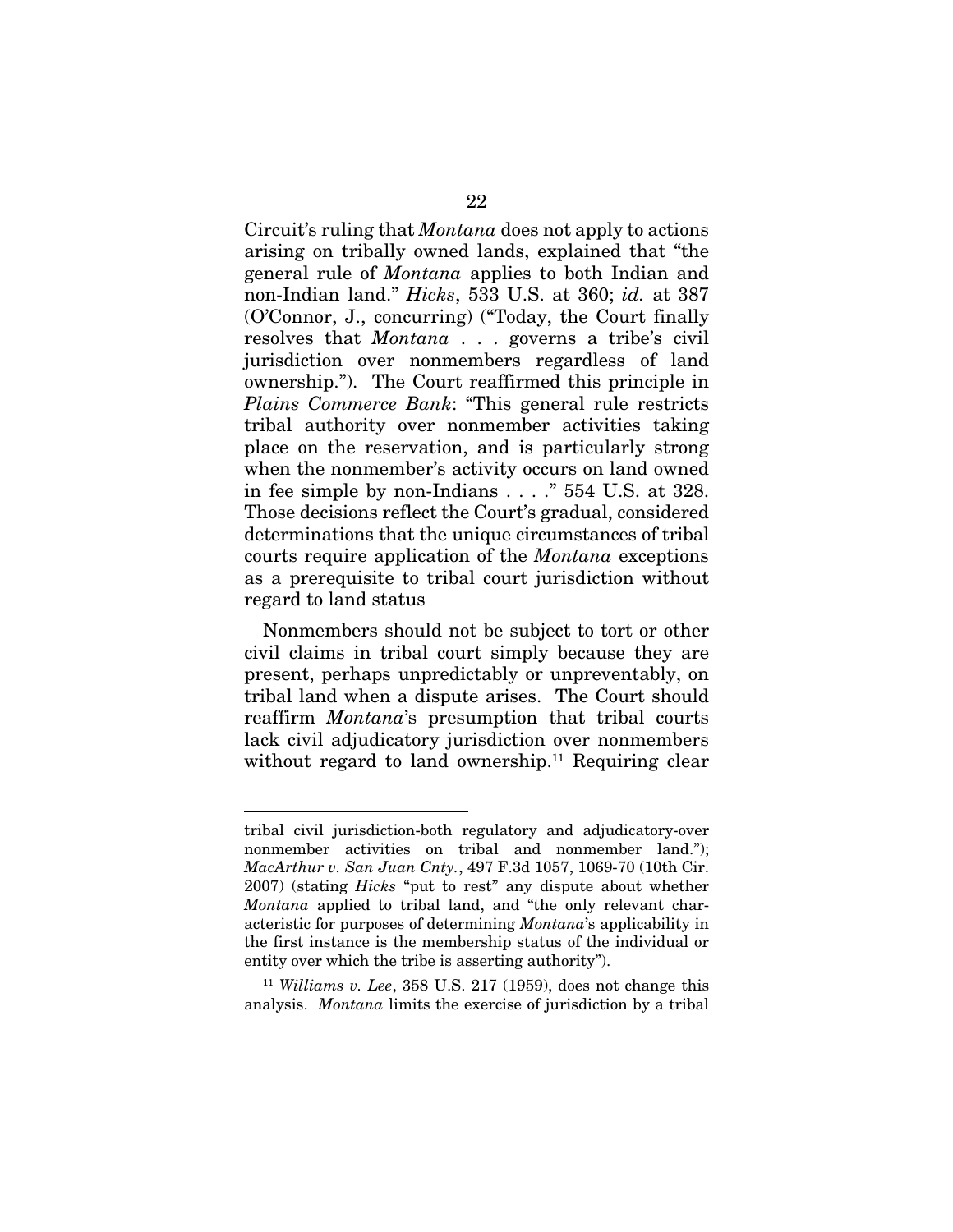and unequivocal consent to tribal court jurisdiction over the matter asserted appropriately balances tribal and nonmember interests regarding civil adjudicatory jurisdiction and will assist courts, and parties, in determining where disputes should be resolved without multi-court litigation to determine the proper forum.

### II. THE STATUS OF TRIBAL NATIONS IN THE FEDERAL SYSTEM REINFORCES THE NEED FOR CLEAR AND UNEQUIVOCAL CONSENT TO TRIBAL CIVIL ADJUDICA-TORY JURISDICTION OVER NONMEM-BERS.

The unique substantive and procedural backdrop against which tribal courts function within the federal system compels the conclusion that tribal nations should not have civil adjudicatory jurisdiction over nonmembers absent clear and unequivocal consent. Of the 566 federally recognized tribal nations in the United States, many have no publicly available law or identifiable courts, and some tribal court decisions are subject to review by the tribe's executive and legislative branches, even when the actions of those branches are at issue. Given this setting, Justice Kennedy's observation in *Duro v. Reina*, which held a tribal nation could not assert criminal jurisdiction over a nonmember Indian, applies with full force:

court over a nonmember defendant. *Williams*, in contrast, considered whether a state court had jurisdiction over a tribal defendant. As the Tenth Circuit stated in *MacArthur*, the relevant inquiry under *Montana* is not *where* the action to be regulated occurred, but "the membership status of the individual or entity over which the tribe is asserting authority." 497 F.3d at 1069-70.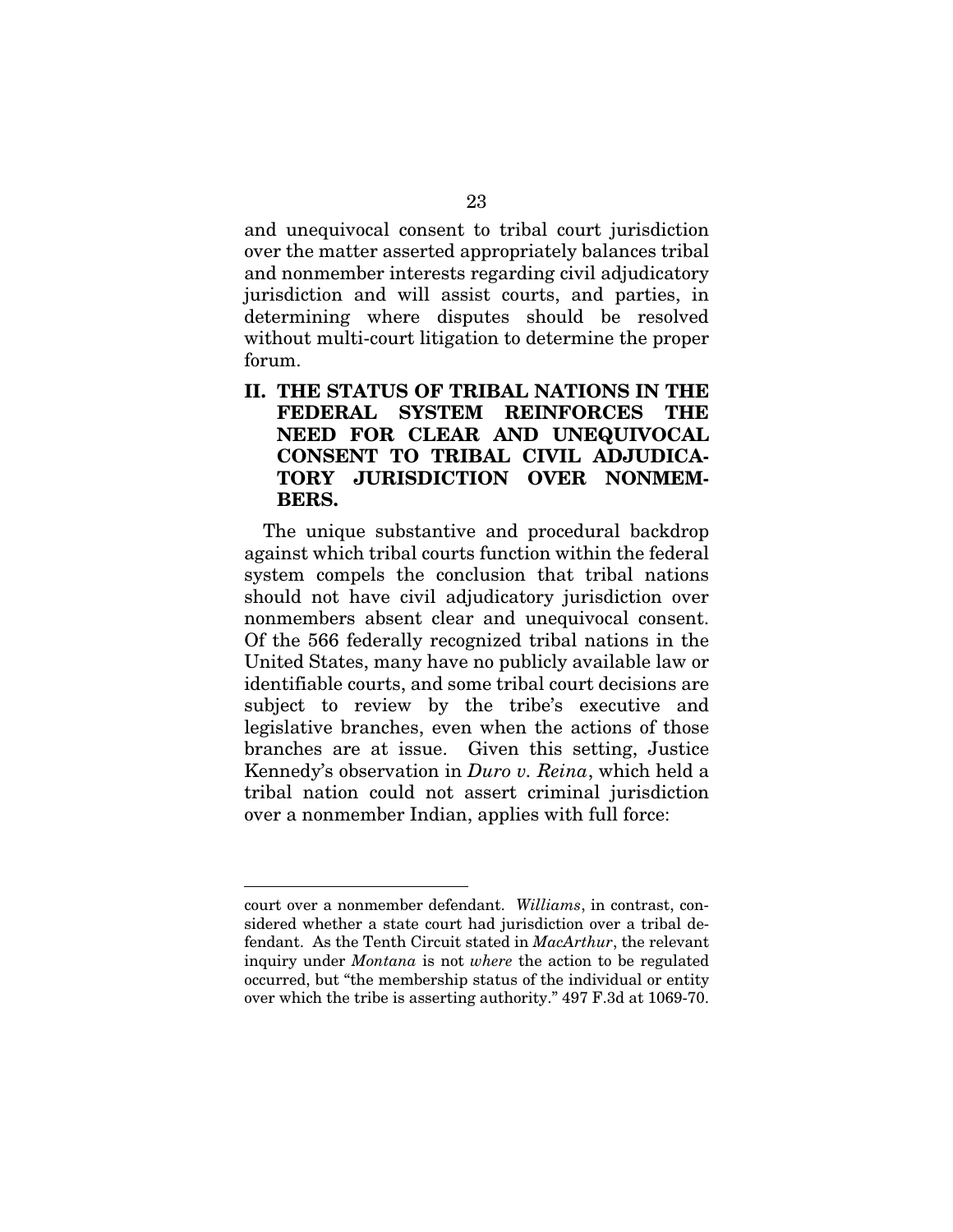The special nature of the tribunals at issue makes a focus on consent and the protections of citizenship most appropriate. While modern tribal courts include many familiar features of the judicial process, they are influenced by the unique customs, languages, and usages of the tribes they serve. Tribal courts are often subordinate to the political branches of tribal governments, and their legal methods may depend on unspoken practices and norms. It is significant that the Bill of Rights does not apply to Indian tribal governments. The Indian Civil Rights Act of 1968 provides some statutory guarantees of fair procedure, but these guarantees are not equivalent to their constitutional counterparts.

495 U.S. 676, 693 (1990) (internal quotation marks and citations omitted). Congress enacted criminal legislation regarding nonmember Indians, but not non-Indians, in response to *Duro*, and this Court considered the effect of that legislation, and deferred to it, in *United States v. Lara*, 541 U.S. 193, 205-07 (2004).Although many tribal nations are strengthening their tribal courts, the structural concerns Justice Kennedy identified, and others, still pervade Indian country court systems and threaten to prejudice nonmember litigants. These structural concerns are present at all phases of the litigation, including the composition of juries, the adequacy of procedure, and the magnitude of judgments. *See, e.g.*, *Simmonds v. Parks*, 329 P.3d 995, 1003 (Alaska 2014) (noting the Minto Tribal Court does not allow attorneys to speak to the court).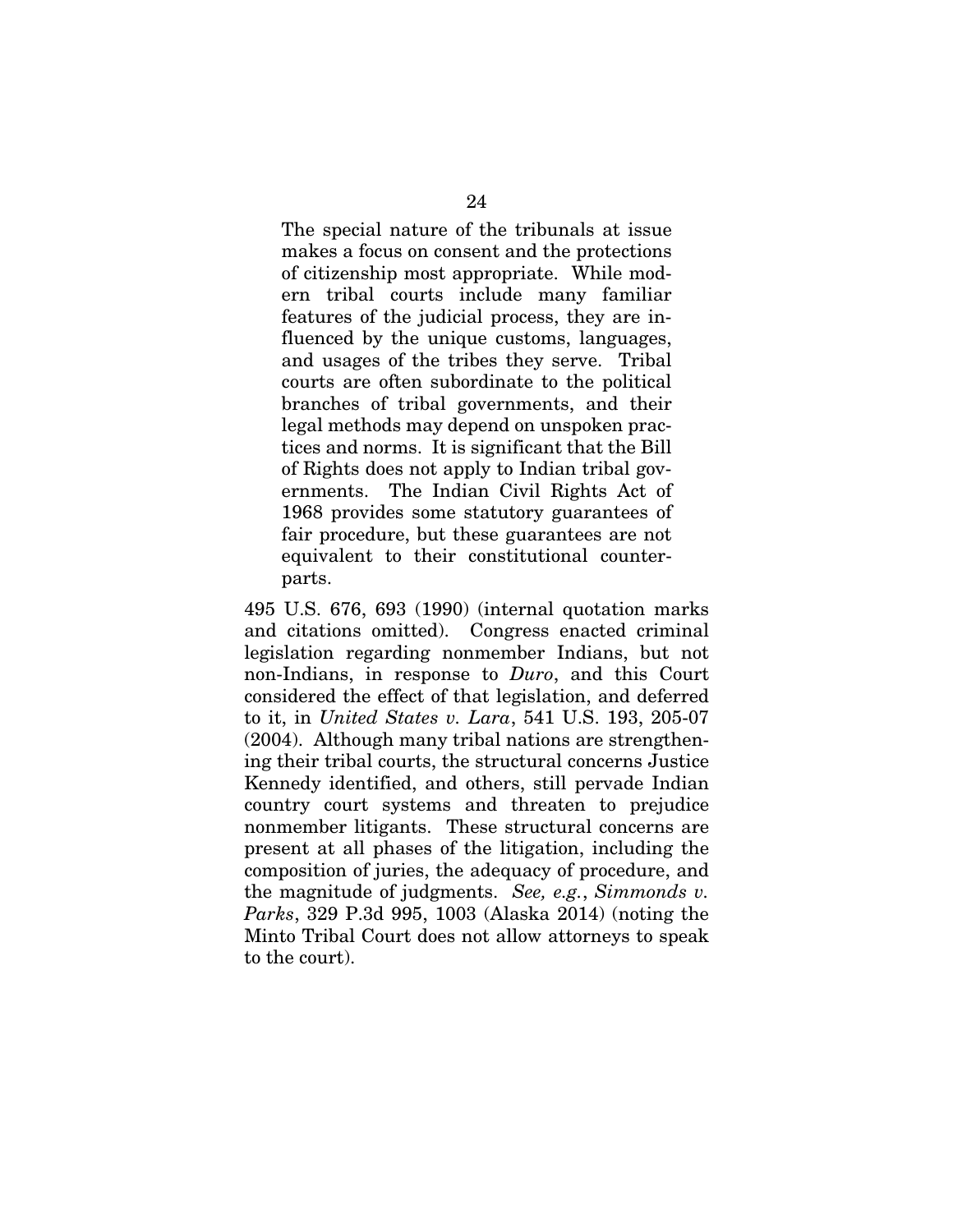Clear and unequivocal consent for a nonmember to be subject to tribal civil adjudicatory jurisdiction should be required because it is impossible for a nonmember to evaluate risks of laws that often cannot be identified with reasonable certainty. Even tribal nations with substantial written and reported law and well-developed court systems, like the Navajo Nation, apply unwritten customary or traditional law. The Navajo Nation Supreme Court, despite the Nation's multi-volume tribal code, relied on unwritten Navajo traditional law, holding, contrary to a ruling of the Ninth Circuit Court of Appeals in *Arizona Public Service Company v. Aspaas*, 77 F.3d 1128, 1135 (9th Cir. 1996), that a 40-year-old lease provision exempting a power plant from certain Navajo regulations is invalid and unenforceable as it relates to tribal employment regulation. *Thinn v. Navajo Generating Station, Salt River Project*, No. SC-CV-25-06, slip op. at 2, 6-10 (Navajo Nation Sup. Ct. Oct. 19, 2007). Nonmembers should be entitled to address the risk that unwritten tribal law, customs, traditions, and norms may factor prominently in civil actions litigated in tribal court.

Unpredictable changes in tribal laws or governments may affect the law and personnel of tribal courts. *See, e.g.*, *Grand Canyon Skywalk Dev., LLC v. 'Sa' Nyu Wa, Inc.*, 715 F.3d 1196, 1199 (9th Cir. 2013) (while arbitration pursuant to a contract was proceeding, the tribal council changed the law to permit the tribe to seize by eminent domain the nonmember's contractual interest that it advanced in the arbitration); *Anderson v. Duran*, 70 F. Supp. 3d 1143, 1148 (N.D. Cal. 2014) (two factions of a tribal government each set up a tribal court and issued contradictory orders to a nonmember); *Vacco v. Harrah's Operating Co., Inc.*, 661 F. Supp. 2d 186, 196-97 (N.D.N.Y. 2009) (enforcing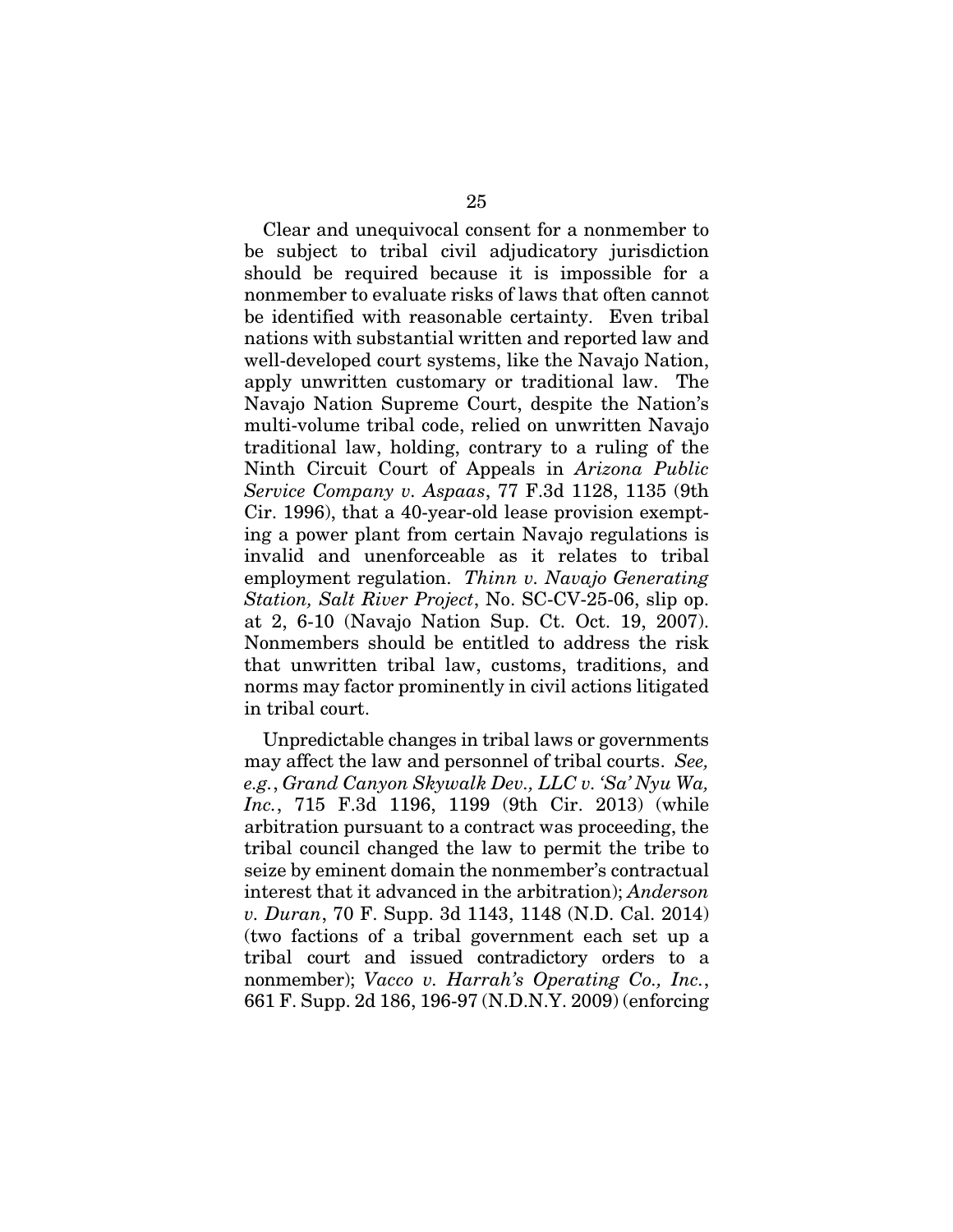a settlement agreement signed six years prior, after a new tribal council extended a statute of limitations in order to enforce a previously-entered tribal court judgment against a nonmember).

Tribal civil adjudicatory jurisdiction over nonmembers presents particular forum-based concerns given risks that local passions may unfairly prejudice outsiders. *See, e.g.*, *Burlington N. R. R. Co. v. Red Wolf*, 106 F.3d 868 (9th Cir. 1997), *as amended* (Apr. 9, 1997) (majority opinion held the defendant had not exhausted tribal remedies, over dissent highlighting lack of due process protections for the nonmember defendant and "[s]erious questions cast[ing] a shadow over the tribal court judgment"), *judgment vacated sub nom. Burlington N. R. R. Co. v. Estate of Red Wolf*, 522 U.S. 801 (1997).<sup>12</sup> This concern is ameliorated in state courts by the federal courts' diversity jurisdiction and removal authority, *see* 28 U.S.C. § 1441, and this Court's ability to review state court decisions that conflict with federal law, *see* 28 U.S.C. § 1257. Those important limitations on "home court" advantage are inapplicable to the courts of tribal nations because the United States Constitution generally does not apply to tribal nations or tribal courts, and the Congressionally prescribed alternative remedy to ensure fundamental fairness, the Indian Civil Rights Act (ICRA), 25 U.S.C. § 1302, is substantially unenforceable outside tribal courts, councils, or executives. The unique insulation of tribal courts from constitutional and statutory guarantees of fairness otherwise applicable to federal and state court litigants in the federal system, *see* 

<sup>&</sup>lt;sup>12</sup> The \$250 million tribal court verdict was reduced voluntarily by counsel for the tribal court plaintiffs, apparently out of concern over reactions to the verdict. *But see* Pet. Br. 9. The tribal court denied a motion to reduce or set aside the verdict.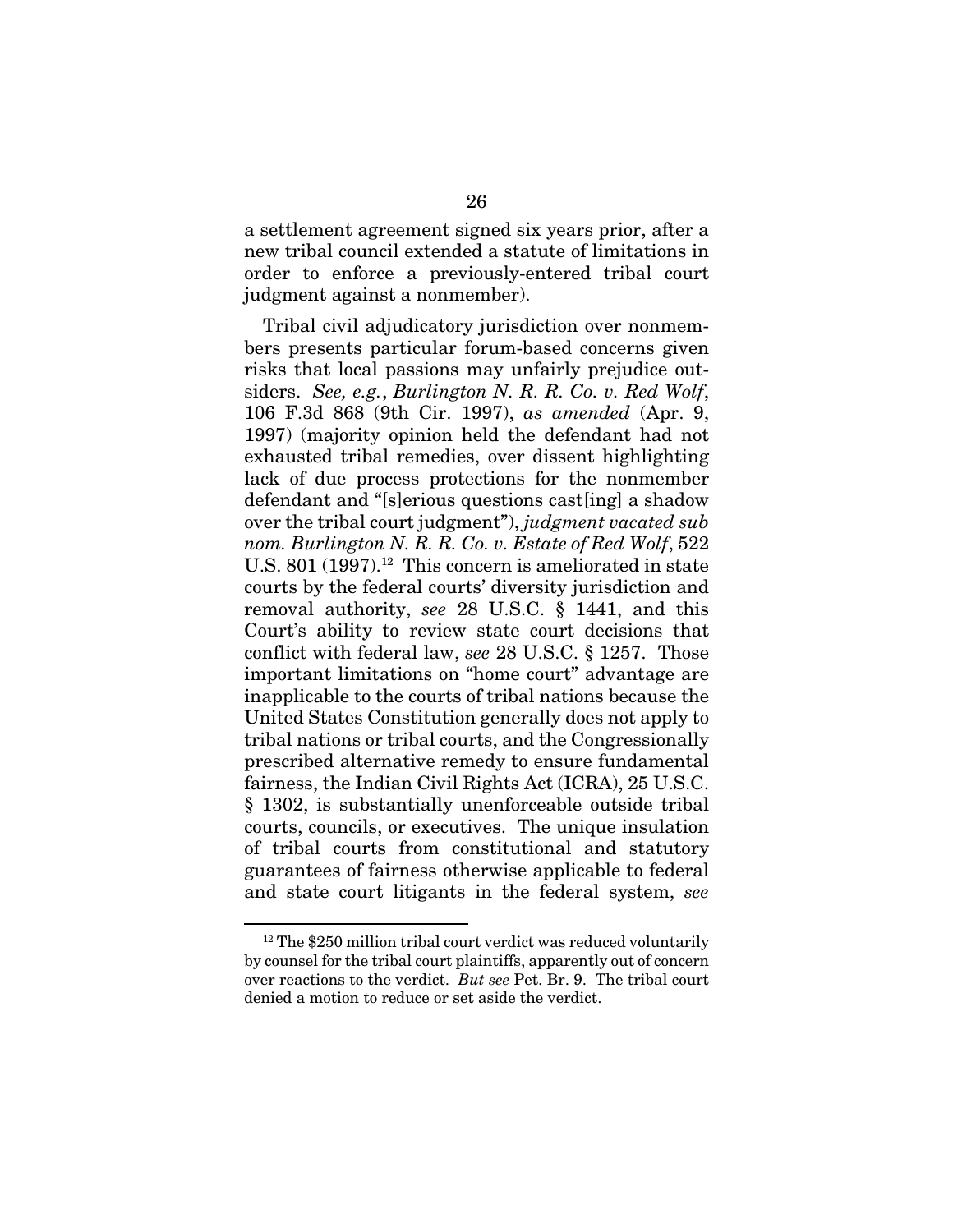*Oliphant v. Suquamish Indian Tribe*, 435 U.S. 191, 194 & nn.3-4 (1978), requires clear nonmember consent to tribal court jurisdiction.

The lower federal courts also lack jurisdiction to review tribal court actions that wrongly decide federal issues or violate federal rights. While a federal court has federal question jurisdiction to determine whether a tribal court has subject matter jurisdiction over a nonmember, *see Nat'l Farmers Union Ins. Cos. v. Crow Tribe of Indians*, 471 U.S. 845, 852-53 (1985), the Court has not recognized lower federal court jurisdiction to examine any other issue decided by the tribal court.13 While the ICRA imposes certain Constitutionlike limitations on tribal governments, the lower federal courts have interpreted *Santa Clara Pueblo v. Martinez*, 436 U.S. 49 (1978), to deprive federal courts of jurisdiction over injunctive, declaratory, or damage actions under the ICRA (beyond habeas corpus), or to rectify a deprivation of ICRA rights, even after exhaustion of tribal court procedures. *See, e.g.*, *Miner Elec., Inc. v. Muscogee (Creek) Nation*, 505 F.3d 1007, 1011-12 (10th Cir. 2007).

Perhaps contrary to this Court's intent in *Martinez*, "there remain a sizeable number of tribes that do not [waive ICRA immunity]. This means that the assertion of the sovereign immunity defense keeps many ICRA suits from ever being litigated in tribal court." Angela R. Riley, *Good (Native) Governance*, 107 Colum.

<sup>13</sup> Lower courts are not encouraging on this point. *See, e.g.*, *AT&T Corp. v. Coeur D'Alene Tribe*, 295 F.3d 899, 904 (9th Cir. 2002) ("[F]ederal courts may not re-adjudicate questions whether of federal, state or tribal law—already resolved in tribal court absent a finding that the tribal court lacked jurisdiction or that its judgment be denied comity for some other valid reason." (Citation omitted.)).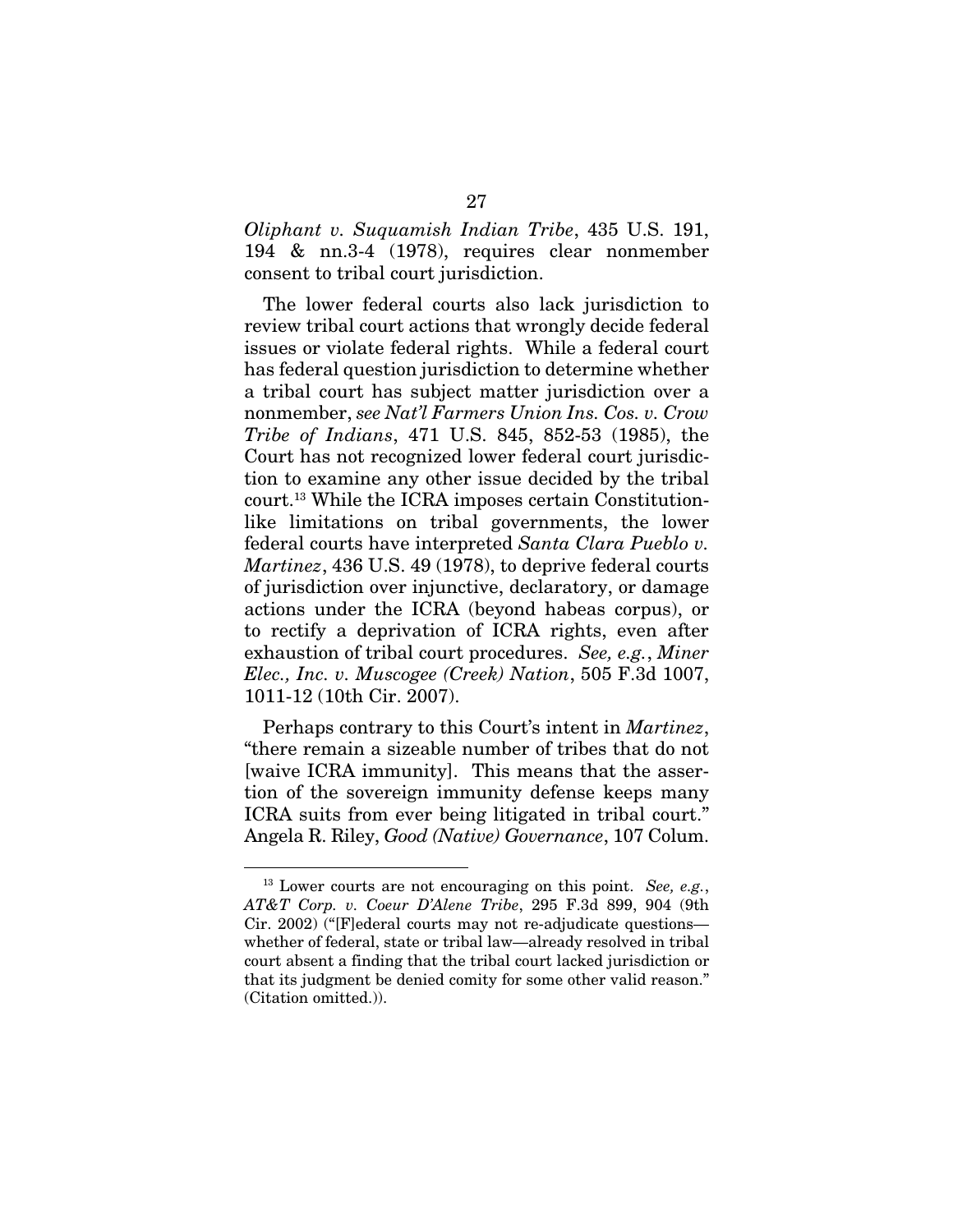L. Rev. 1049, 1111 (2007); *see also* U.S. Comm'n on Civil Rights, *The Indian Civil Rights Act* 72 (1991). Recognizing that ICRA decisions are subject only to tribal review, some tribal courts have opined that ICRA duties are optional. *See, e.g.*, *In re Batala,* 4 Am. Tribal Law 462, 468 (Hopi App. Ct. 2003) ("[T]he Hopi Tribe is not bound by the provisions of the Indian Civil Rights Act."). Though Congress likely did not intend the ICRA to create unenforceable rights, the existing federal remedial vacuum counsels strongly for requiring clear and unequivocal consent before a nonmember may be compelled to defend in tribal court. The absence of review of federal questions arising from the merits determinations of tribal courts or juries contradicts fundamental precepts underlying American dispute resolution. *See* U.S. Const., Art. III, § 2 ("The judicial power [of the United States] shall extend to all Cases in Law and Equity arising under this Constitution, the Laws of the United States, and Treaties . . . .").

Contrary to claims of the United States' and Respondent's certiorari stage briefs, citing *Wilson v. Marchington*, 127 F.3d 805, 815 (9th Cir. 1997), and *Bird v. Glacier Electric Cooperative, Inc.*, 255 F.3d 1136, 1138 (9th Cir. 2001), a nonmember may not be able to effectively challenge tribal court errors and excesses in an action to enforce a tribal court judgment in federal or state court. *See* Brief of Respondents Mississippi Band of Choctaw Indians 30 (Aug. 21, 2014); Brief for the United States as Amicus Curiae 20 (May 12, 2015). First, even if a challenge to enforcement on due process grounds were arguably effective, it would entail the expense and prejudice of litigating fully through tribal courts before such a remedy may be available. Second, the remedy in those cases, for a nonmember defendant deprived of due process, provides little, if any, comfort to defendants who lost on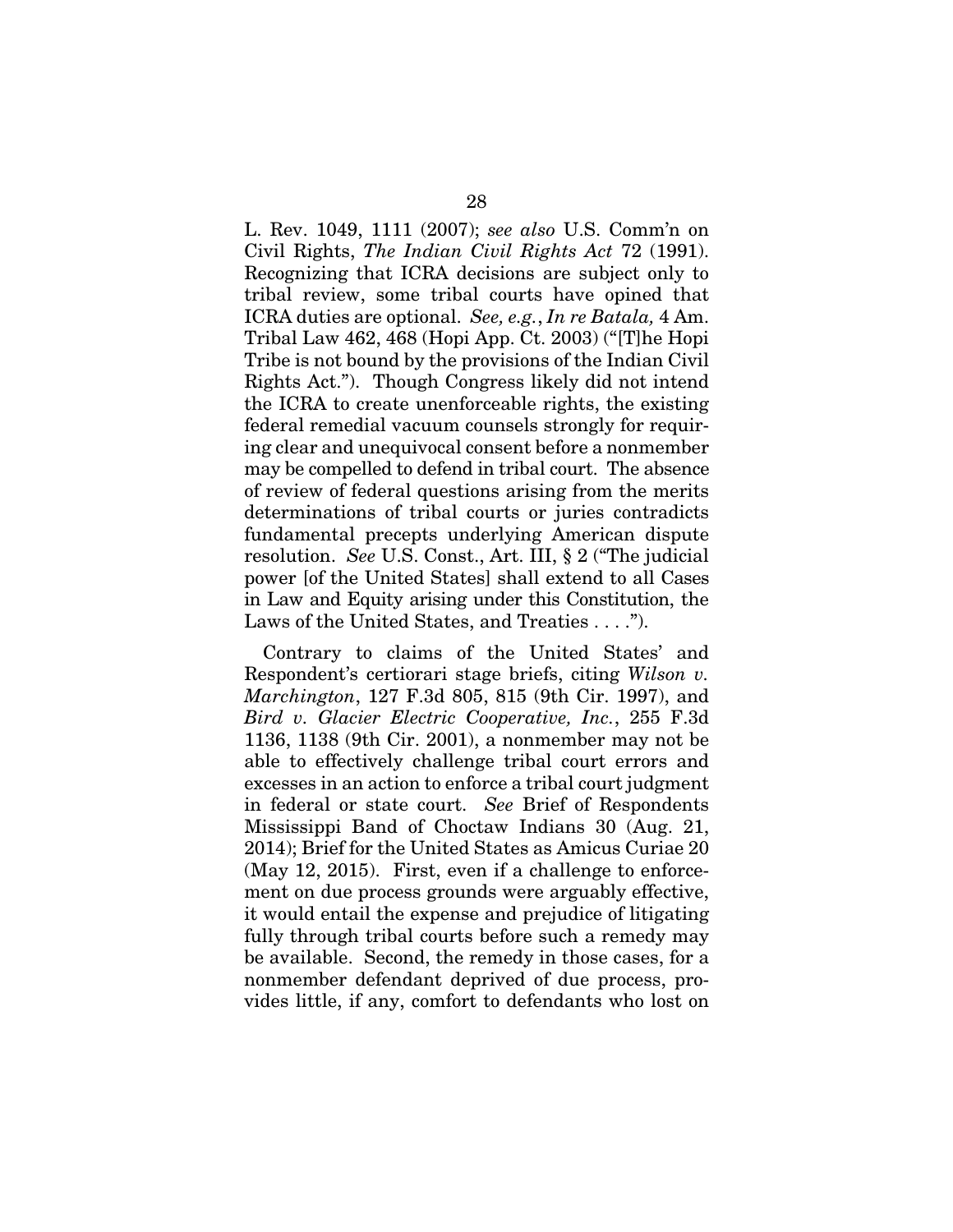other grounds, including erroneous federal question rulings. Finally, when a tribal court judgment can be enforced through injunctive relief or levy against onreservation personnel or assets, there remains no nontribal remedy at all. A clear jurisdictional rule is necessary, not a remedy allowed in two decisions by a single court of appeals that is a poor substitute for reliable relief.

### III. AMERICA'S RAILROADS REFLECT THE NEEDS OF INTERSTATE BUSINESS FOR A CLEAR RULE.

The lack of a clear jurisdictional rule, and the structurally-based uncertainties arising from the unique status of tribal nations, present particular difficulties for AAR's member railroads. Railroads do not enjoy the same freedom as other businesses to choose whether to do business with tribal nations and their members or on tribal lands. Many railroads operate on century-plus old federally granted rightsof-way or easements through tribal lands, which cannot be abandoned without federal approval. Through treaties, land grant and right-of-way granting statutes, and rail regulatory legislation, the United States has proclaimed broad federal policies reinforcing the necessity of interstate rail transportation and a nationally uniform regulatory structure insulating rail carriers from inconsistent local laws.

Even before the Civil War, the United States began ensuring that railways could pass through reservations by the various treaties that Congress entered into with tribes, which excepted the railroads from tribal authority. For instance, Article 10 of the Treaty of 1855 with the Confederated Tribes of the Umatilla Indian Reservation provides: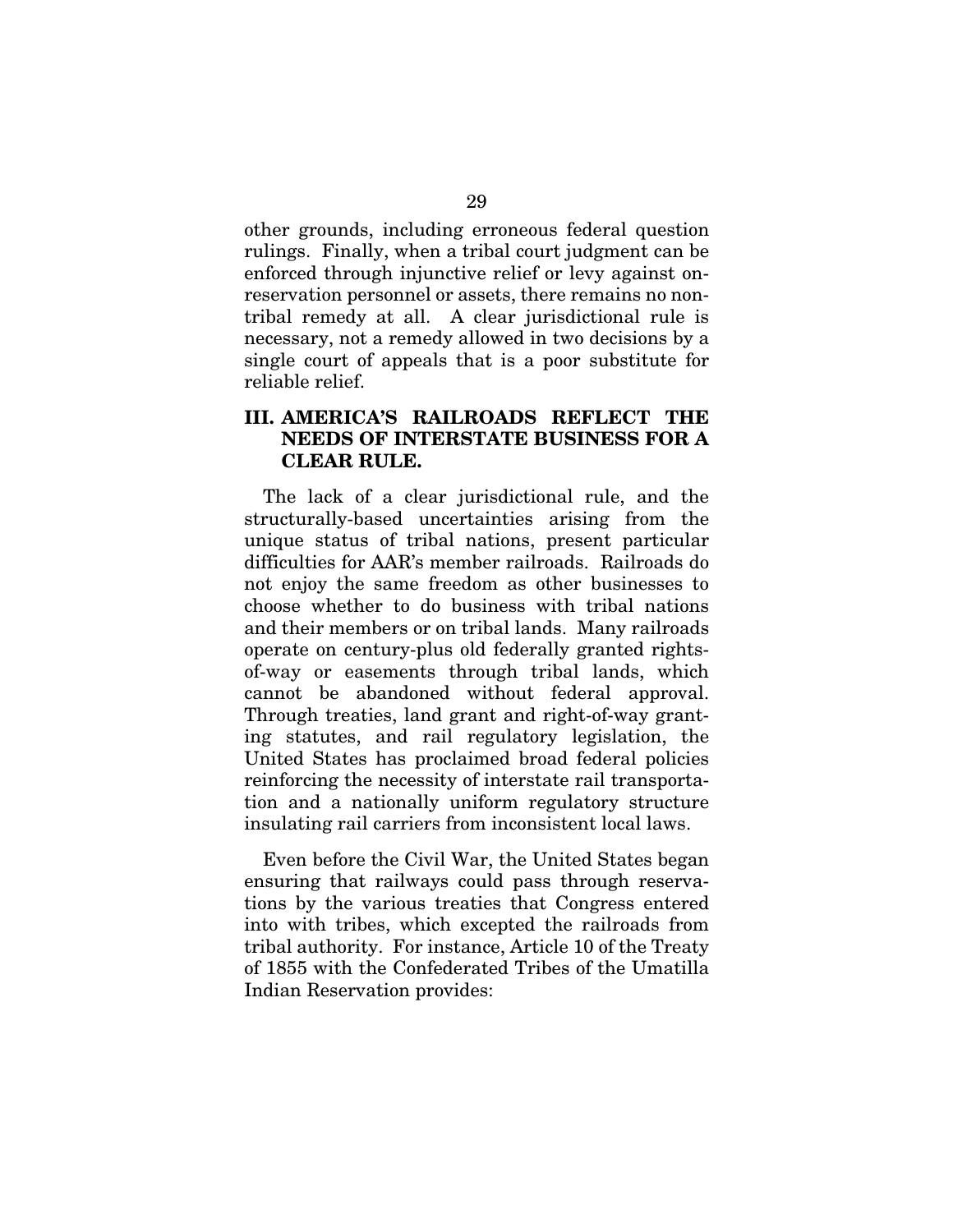The said confederated bands agree that, whenever in the opinion of the President of the United States the public interest may require it, that all roads highways and railroads shall have the right of way through the reservation herein designated or which may at any time hereafter be set apart as a reservation for said Indians.

12 Stat. 945 (June 9, 1855). In the 1868 Treaty with the Navajos, that tribal nation agreed not to "oppose" the construction of railways and for the United States to pay damages for injuries during construction:

They will not in future oppose the construction of railroads, wagon roads, mail stations, or other works of utility or necessity which may be ordered or permitted by the laws of the United States; but should such roads or other works be constructed on the lands of their reservation, the government will pay the tribe whatever amount of damage may be assessed by three disinterested commissioners to be appointed by the President for that purpose, one of said commissioners to be a chief or head-man of the tribe.

15 Stat. 667, 669-70 (June 1, 1868).

Congress reinforced this federal policy of railway passage with a series of statutes granting rights-ofway to railroads between 1862 and 1899. *See, e.g.*, Act of July 1, 1862, ch. 120, §§ 1-20, 12 Stat. 489; Act of July 2, 1864, ch. 216, §§ 1-22, 13 Stat. 356; General Right-of-Way Act of 1875, 18 Stat. 482, *as amended*, 43 U.S.C. § 934; Act of March 2, 1899, ch. 374, § 1, 30 Stat. 990, *as amended*, 25 U.S.C. § 312 ("A right of way for a railway . . . through any Indian reservation in any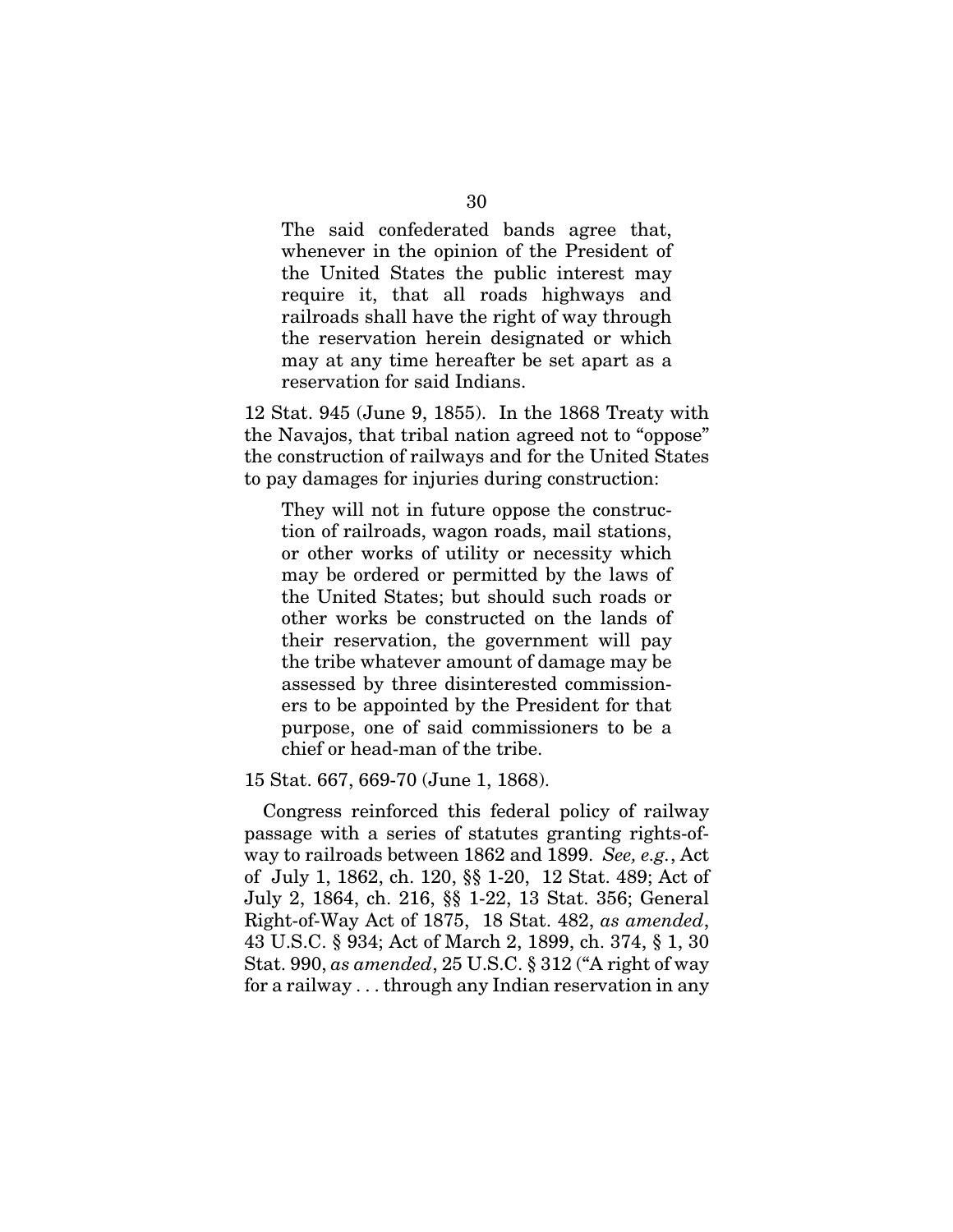State or Territory . . . is hereby granted to any railroad company  $\dots$ .").

Congress' intent that railroads be subject to federal, not tribal, jurisdiction is evidenced by congressional actions. In 1887, less than ten years after the Navajo Treaty, Congress enacted the Interstate Commerce Act, 24 Stat. 379, 49 Cong. Ch. 104 (Feb. 4, 1887), and began the long history of creating national and exclusive regulation over railways in federal agencies. Congress passed the Federal Railroad Safety Act (FRSA) with the express purpose of promoting safety "in every area of railroad operations and reduc[ing] railroad-related accidents and incidents." 49 U.S.C. § 20101. The FRSA confirms Congress' intent to ensure that "laws, regulations, and orders related to railroad security shall be nationally uniform to the extent practicable." 49 U.S.C.  $\S$  20106(a)(1). Similarly, the Interstate Commerce Commission Termination Act (ICCTA) governs railroad operations and explicitly provides that the remedies contained in the ICCTA are exclusive with respect to rail transportation. 49 U.S.C. § 10501(b).

The FRSA and ICCTA include express preemption provisions which preempt claims in state or federal court based on subject matter related to rail safety and regulated by government agencies so long as the railroad complied with the regulation. However, they do not expressly address whether tribal courts may entertain claims for relief that would be preempted in state or federal court. *See* 49 U.S.C. §§ 10501; 49 U.S.C.  $\S 20106(a)(2)$ . Consequently, the absence of express preemption of conflicting tribal law provisions parallel to those applicable to state law or courts creates uncertainty about whether tort claims, which federal law preempts in state and federal court, but asserted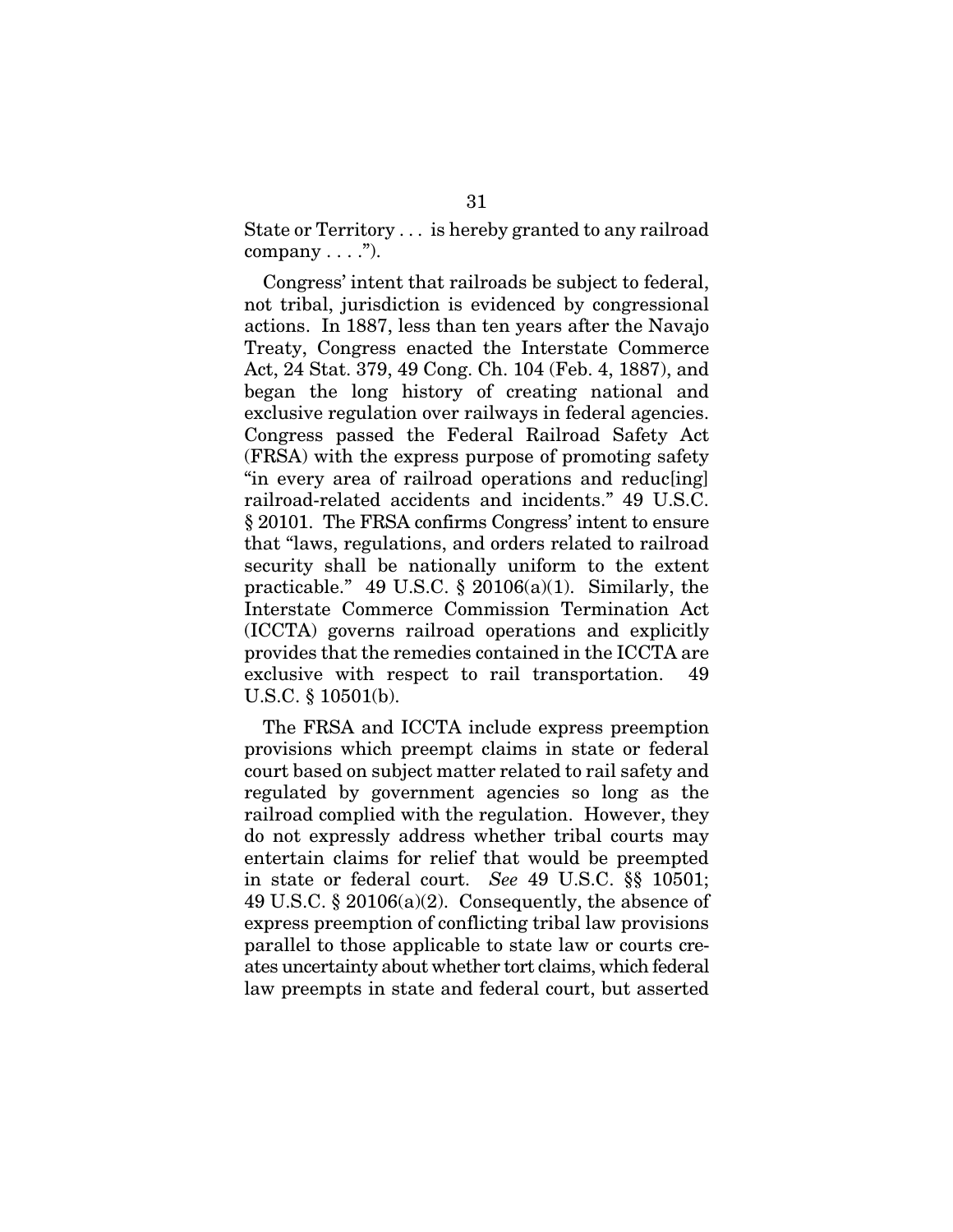in tribal court against railroads, are preempted.14 AAR maintains that such claims would be preempted, but uncertainty regarding tribal jurisdiction over nonmembers could necessitate extensive litigation, at the expense of all stakeholders' time and resources, and would controvert Congress' multiple and unequivocal mandates that the laws governing railroads be uniform in order to protect the Nation's interest in efficient and effective rail transportation. *See El Paso Natural Gas. Co. v. Neztsosie*, 526 U.S. 473, 485-86 (1999) ("The apparent reasons for this congressional policy of immediate access to federal forums are as much applicable to tribal- as to state-court litigation."); *Friberg v. Kan. City S. Ry. Co.*, 267 F.3d 439, 443 (5th Cir. 2001) ("The regulation of railroad operations has long been a traditionally federal endeavor, to better establish uniformity in such operations and expediency in commerce  $\dots$ .").

<sup>14</sup> America's railroads are not the only industry subject to statutes that preempt claims in federal or state court, and which do not expressly preempt tribal law or jurisdiction. *See, e.g.*, *El Paso Natural Gas v. Neztsosie*, 526 U.S. 473, 484-85 (1999) (Tribal exhaustion inapplicable to claims arising under Price-Anderson Act because by its preemption provisions "Congress . . . expressed an unmistakable preference for a federal forum, at the behest of the defending party, both for litigating a Price-Anderson claim on the merits and for determining whether a claim falls under Price-Anderson when removal is contested."). *Compare Coppe v. Sac & Fox Casino Healthcare Plan*, No. 14- 2598-RDR, 2015 U.S. Dist. LEXIS 20992, \*8-\*9 (D. Kan. March 13, 2015) (ERISA preempts the field with respect to enforcement for nongovernmental plans), *with MacDonald v. Ellison*, No. SC-CV-44-96, 7 Navajo Reporter 429, 431-34 (Navajo Nation Sup. Ct. 1999) (concluding first that ERISA did not apply to the case before it, and second, if it did, it did not preempt the tribal court action).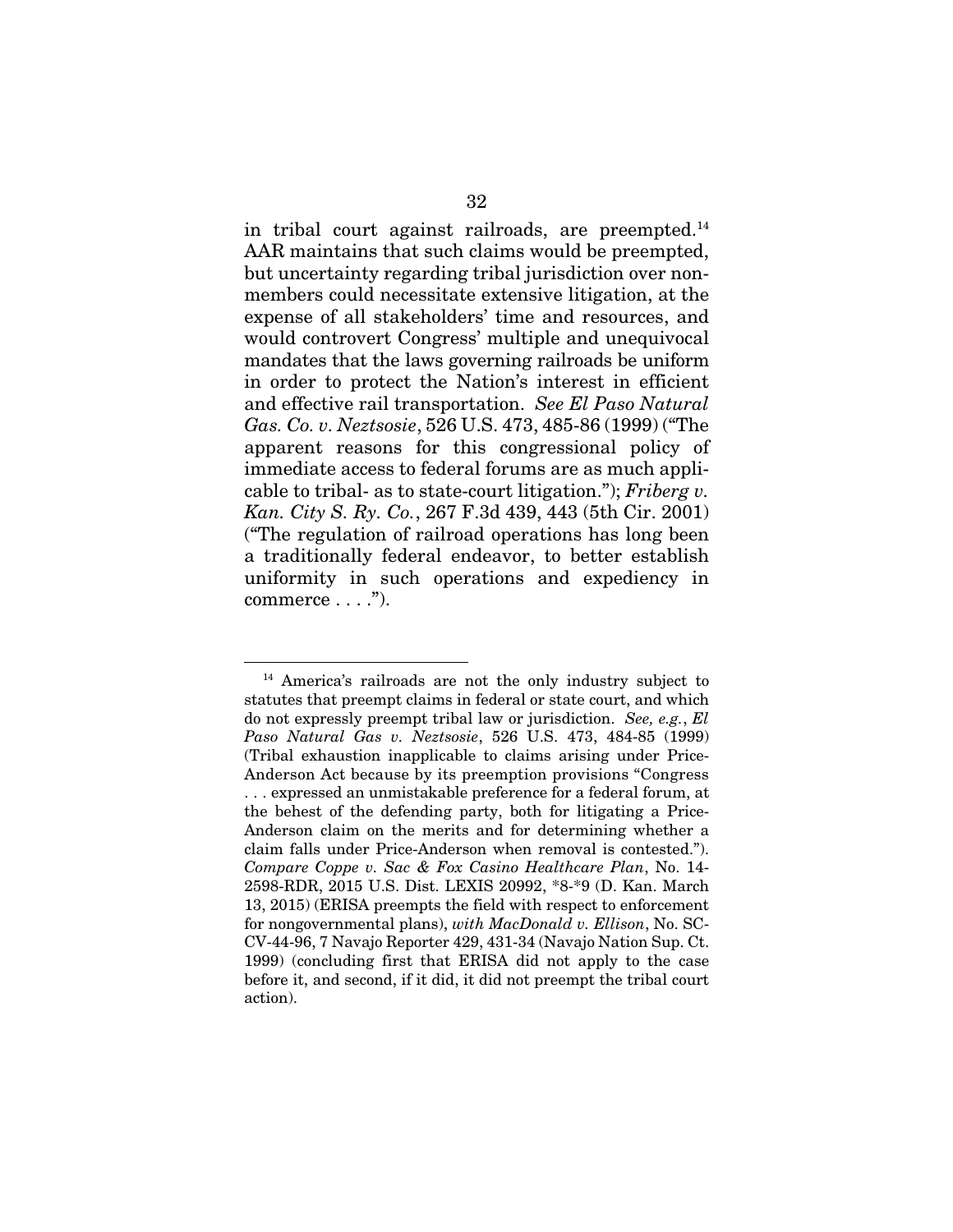Despite these congressional directives that federal law govern America's railroads, uncertainty continues to exist given that railroads have little choice but to have a variety of agreements with tribal nations, tribal entities, and tribal members, ranging from federally authorized easements or rights-of-way, to maintenance, supply, or personnel-related agreements. As this Court has held, congressionally granted rights-ofway, like those over which America's railroads on tribal lands predominately run, are the equivalent of non-Indian fee land and subject to *Montana*'s general rule. *Strate v. A-1 Contractors*, 520 U.S. 438, 454 (1997).

Requiring clear and unequivocal consent to tribal court civil adjudicatory jurisdiction and, if applicable, tribal law, whether on tribal lands, federally granted rights-of-way, or on-reservation non-Indian fee land would have the beneficial effect of allowing nonmember businesses, tribes, and tribal members to fashion their agreements and conduct to efficiently afford the dispute resolution mechanism they intend. Indeed, the absence of tribal court jurisdiction where such consent has not been given does not present hardship to erstwhile tribal court plaintiffs, because state or federal courts will be available to address any claim. *See Strate*, 520 U.S. at 459.